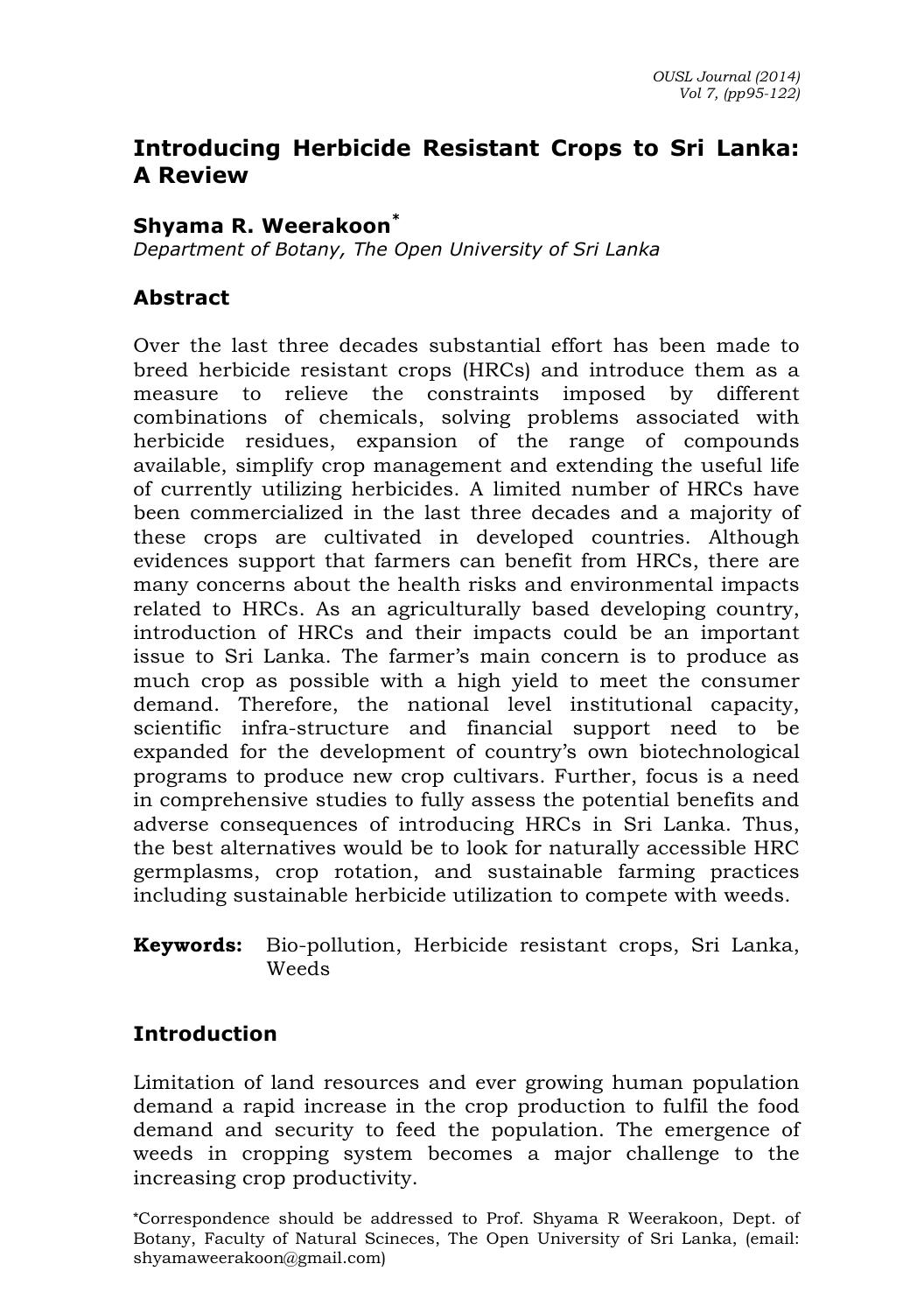Weeds are not only competing with crop plants affecting yield quantity and quality but also obstruct harvesting efficiency and contribute to the persistence and spread of pests and diseases. Since the Second World War chemical herbicides have largely replaced labour intensive cultural regimes in weed control (Duke, 1996). Herbicides fall into two categories. Selective herbicides have been specially developed for particular crops that have natural tolerance to them. Non-selective (also referred to as broadspectrum) herbicides are effective against virtually all plants that can, therefore, only be used in special circumstances where they do not contact the crop (Duke, 1996).

The use of synthetic herbicides in agriculture flourished with the arrival of selective, auxinic herbicides (*e.g.* 2, 4-D) in the middle of the last century. Since then, herbicide manufacturers have attempted to develop herbicides that would kill more or all of the problematic weeds without damaging the crop. Over the last half of the 20th century, many classes of selective herbicides with a varing of modes of action were discovered and developed. During the development of herbicides, herbicide molecules were tailored to provide greater selectivity, efficiency and safety. Some exceptional non-selective herbicides such as paraquat, glufosinate and glyphosate were also developed.

Though the herbicide development culminated in the past, herbicide-resistant weeds have been discovered in early 1970s. This discovery triggered an interest on developing herbicide resistant crops using crop breeding techniques. Advancement of molecular genetics made it possible to incorporate herbicide resistant genes from unrelated organisms into a susceptible crop.

Over the last three decades, considerable effort has been made to breed herbicide resistant crops (HRCs) and it was expected to relieve the constraints imposed by different combinations of chemicals, overcome problems associated with herbicide residues, expand the range of compounds available for selective use in-crop, simplify crop management and extend the useful life of current non-selective herbicides (Senior & Bavage, 2003).

Proceeding to the advent of modern biotechnology, there was a limited effort to find or breed cultivars that were resistant to particular herbicides. Shortly after the first weeds evolved resistance to herbicides, scientists began to consider altering crops to make them resistant to herbicides. Initially, non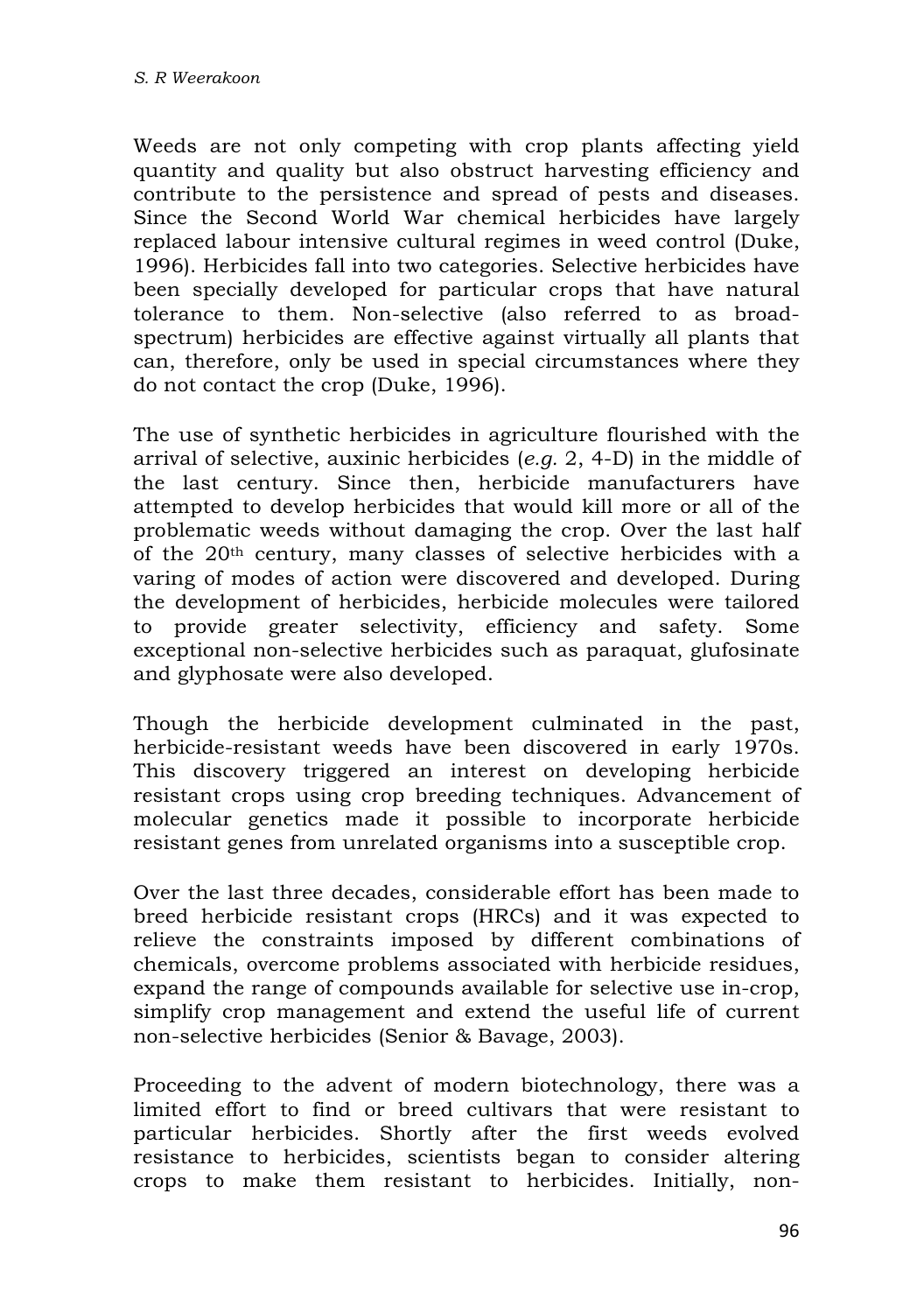transgenic methods were used. A breeding program was initiated to move resistance from *Brassica rapa* L., that evolved resistance to triazine herbicides to other *Brassica* spp. crops (Hall *et al*., 1996). This approach was used to produce several triazine resistant canola varieties, which were released in 1980s. A number of HRCs were commercially grown since 1984 during which the first triazine-resistant oilseed rape cultivar (OAC Triton) was introduced to the Canadian market (Hall *et al*., 1996). However, no other triazine resistant crops were developed. Since then other non-transgenic methods such as whole-cell selection, mutagenesis and plant selection from natural populations have been used to produce sulfonylurea-resistant soybeans, sethoxydim-resistant maize and several imidazolinone-resistant crops (Green & Owen, 2011).

In the early 1980s, the tools for producing transgenic crops became available. This technology was used to produce crops resistant to a very broad spectrum of herbicides such as glyphosate and glufosinate. Thus, HRCs were the first commercialized transgenic crops. Another early HR transgenic crop available to farmers was bromoxynil-resistant cotton in 1995 (Stalker *et al*., 1996). A transgene encoding a plasmid-encoded nitrilase from *Klebseilla ozaenae* was used to generate plants that rapidly degrade bromoxynil to non-toxic benzoic acid derivatives of bromoxynil. Additionally, transgenic bromoxynil-resistant canola was introduced in 2000. None of these bromoxynil-resistant HRCs constitute a significant market share (Duke, 2005). However, they have been very useful when the weed pressure from bromoxynilsusceptible weeds was a problem. Since bromoxynil was not a broad-spectrum herbicide, introduction of these HRCs simply added another selective herbicide to those already available for use on these crops.

Introduction of transgenic crops that are resistant to a broadspectrum of herbicides allowed the use of non-selective herbicides in weed management. The two mostly used non-selective herbicides in transgenic crops are glyphosate and glufosinate. Both of these herbicides have molecular targets in amino acid biosynthesis pathways. At present, most of the widely planted HRCs are glyphosate-resistant. Among these crops, glyphosateresistant soybean and canola were introduced in 1996, cotton in 1997, and maize in 1999 (Duke, 2005). HRCs were first produced using the traditional breeding methods, whereas a large number of currently used HRCs have been produced by application of genetic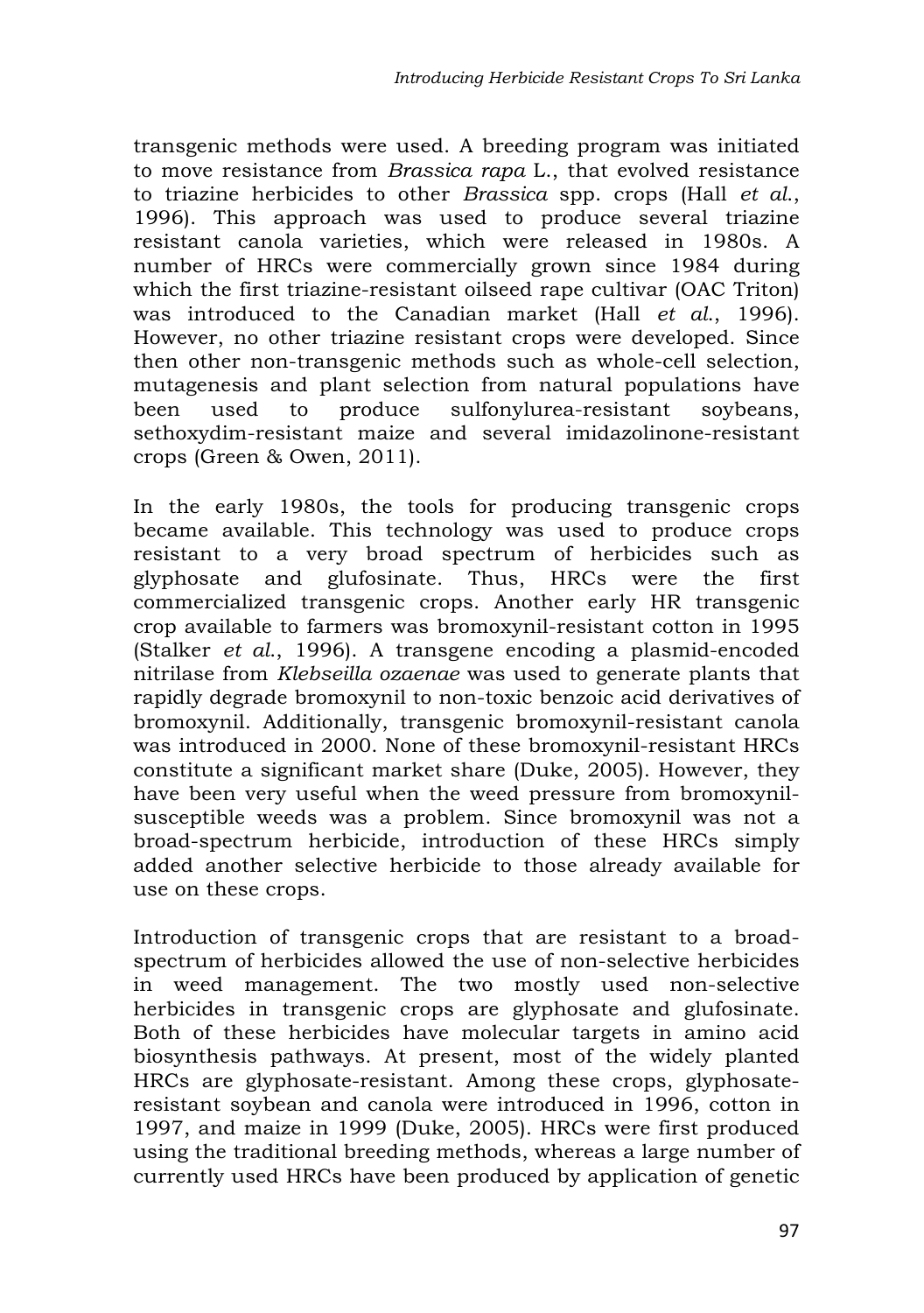engineering. This technology has unintentionally positioned these crops in a hostile debate on the introduction and commercial use of genetically modified (GM) crops (Duke, 2005).

Although GM crops are being grown in an area of over 50 million ha., only a limited number of HRCs have been commercialized for the last two decades (Table 1) including rice, soybean, wheat, canola, cotton, sugar beet and sunflower (Green & Owen, 2011). A major contributing factor in this regard is the pressure exerted by certain groups on major food companies to reject products derived from GM crops, and the risk of reduced sales if they do not do so. In addition, misinformation concerning regulatory requirements and product safety testing has also had a negative effect on public confidence in the technology. Scientists have also employed a wide range of non-transgenic techniques to create crops with resistance to a number of herbicides (Table 1). For instance, the first commercial ACCase-resistant crop was a sethoxydim-resistant (SR) corn with an altered ACCase created using tissue culture selection (Somers, 1996). A second ACCase trait is in the final stages of commercialization for use in sorghum. This trait was transferred with traditional breeding methods from feral sorghum (shattercane, *Sorghum bicolor* L. Moench) that had evolved ACCase herbicide resistance because of agronomic practices. (Tuinstra, 2008).

As far as Sri Lanka is concerned, the literature on the HRCs in Sri Lanka is inadequate and limited work is reported for naturally occurring herbicide resistance in crops. However, glyphosate resistance in rice was reported for ten inbred-cultivated rice varieties (Bg250, Bg94-1, Bg304, Bg359, Bg406, Bg379-2, Bg366, Bg300, Bw364, and At362) and three traditional rice varieties ("Kalu Heenati", "Sudu Heenati", "Pachchaperumal" (Weerakoon *et al*., 2013a). Therefore, the scarcity of literature on HRCs in Sri Lanka indicates that there is a need of prioritising studies related to HR. Initiation of such studies should emerge through the involvement of government organizations.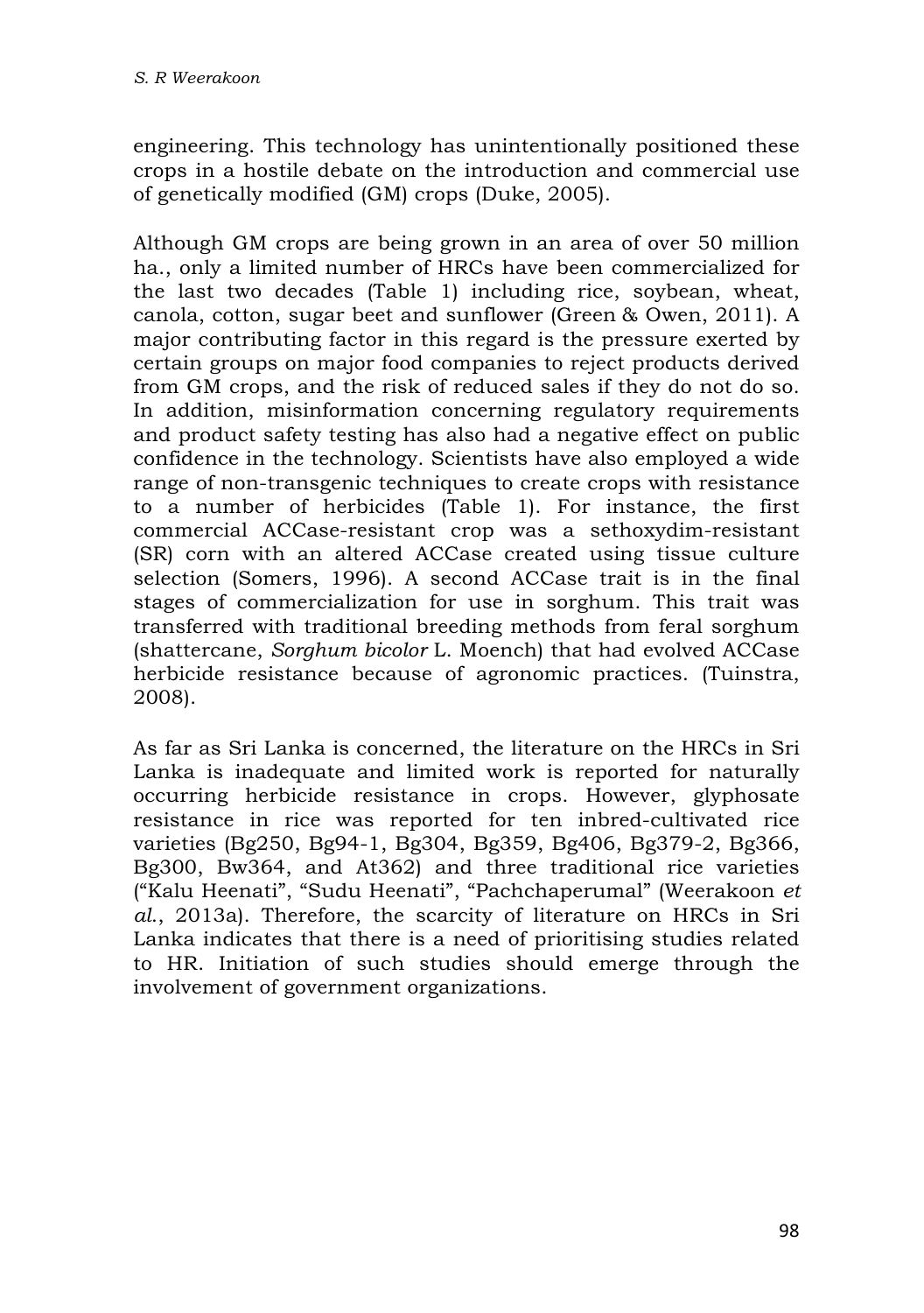**Table 1.** Summary of Transgenic and Nontransgenic Herbicide-Resistant Crops (Green & Owen, 2011)

| Crop                                            | Herbicide(s)                                                     |  |  |  |  |  |
|-------------------------------------------------|------------------------------------------------------------------|--|--|--|--|--|
| <b>Transgenic Herbicide Resistant Crops</b>     |                                                                  |  |  |  |  |  |
| Cotton                                          | Glyphosate, Glufosinate, Bromoxynil                              |  |  |  |  |  |
| Corn                                            | Glyphosate, Glufosinate                                          |  |  |  |  |  |
| Soybean                                         | Glyphosate, Glufosinate                                          |  |  |  |  |  |
| <b>Non-Transgenic Herbicide Resistant Crops</b> |                                                                  |  |  |  |  |  |
| Canola                                          | Triazine, Bromoxynil, Imidazolinones,<br>Glyphosate, Glufosinate |  |  |  |  |  |
| Wheat                                           | Terburryne, Imidazolinone                                        |  |  |  |  |  |
| Soybean                                         | Sulfonylurea, Atrazine, Glyphosate                               |  |  |  |  |  |
| Rice                                            | Imidazolinone                                                    |  |  |  |  |  |
| Corn                                            | Imidazolinone, Sethoxydim                                        |  |  |  |  |  |
| Sugarbeet                                       | Imidazolinone, Glyphosate                                        |  |  |  |  |  |
| Alfalfa                                         | Glyphosate                                                       |  |  |  |  |  |
| Sunflower                                       | Imidazolinone                                                    |  |  |  |  |  |

## **Developing Herbicide Resistant Crops**

It is increasingly difficult to discover a new herbicide and even more difficult to find one with a novel mode of action. At present, approximately 500,000 compounds need to be screened to discover a potential herbicide compared with one per 500 compounds screened in the 1940s. Since then there are difficulties in discovering new herbicides, expanding the utility of existing herbicides that have a broad weed-control spectrum and good environmental profile. Biotechnology approach is a useful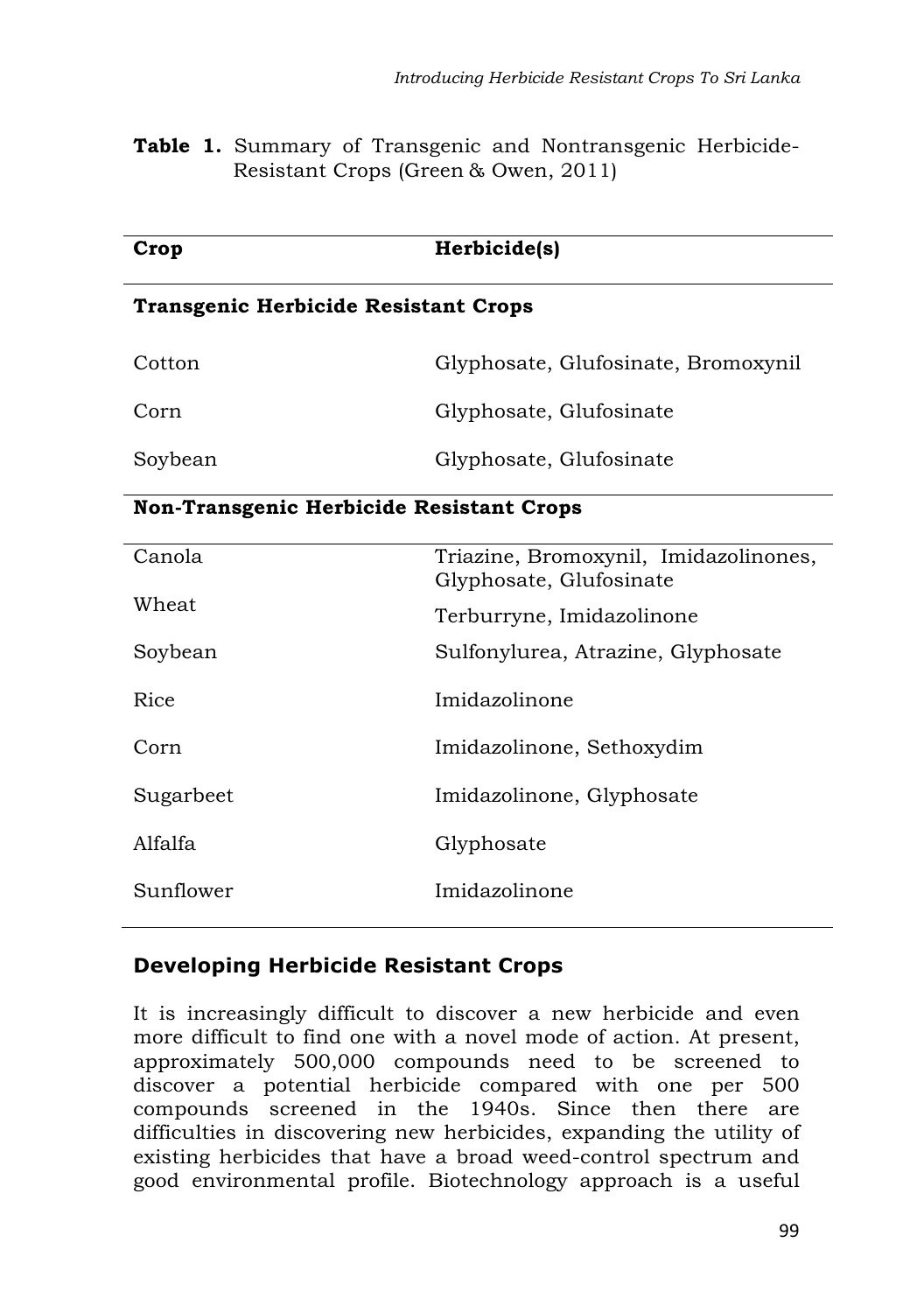strategy for advancing the development of selective herbicides (Tan *et al*., 2005; Devine, 2005). There are basically four means of developing herbicide resistant plants.

Breeders have been involved in modifying the genetic make-up of plants through conventional breeding methods for a long period. They have developed new crop varieties using the existing genetic variability or by creating new variability, which is the prerequisite for any breeding programme. Conventional breeding of herbicide resistant plants were developed as a result of sexual hybridization, backcrossing and pedigree breeding techniques. The first licensed atrazine tolerant canola (*Brassica napus* L.) cultivar "OAC Triton" became available in 1981. This was developed by conventional breeding techniques as a result of sexual hybridization and backcrossing with *B. rapa* L. (Bird's rape) that had evolved tolerance to the herbicides (Senior & Bavage, 2003).

Plant genetic transformation is the science of direct gene transfer and integration, from one plant to another or from a microorganism to a plant, to create plants with altered genetic make-ups to achieve specific crop production goals. The altered plants are generally termed transgenic (or genetically modified-GM). A number of GM crops expressing various traits have been commercialized and several others are at various stages of development (Tsaftaris, 1996). Until today, HR transgenic crops have been the most widely used type of transgenic crops. In 2008, worldwide, 63% of all agricultural land devoted to transgenic crops involved HR transgenic ones, and the percentage was higher (85%) when the herbicide-tolerant trait was stacked with another (Bonny, 2009). Transgenesis for herbicide resistance involves the identification of an herbicide resistant gene from a plant or microorganism, its isolation and manipulation for efficient plant expression (if it is of microbial origin) and its subsequent delivery, stable integration and expression in the cells of the target crop plant. For the most part, a gene coding for useful HR in crops is isolated from herbicide degrading soil microorganisms (James, 2003).

A number of techniques are now available for the transfer of genes (genetic engineering) into crop plants, including *Agrobacterium*mediated gene transfer, micro-projectile (or particle) bombardment, polyethylene glycol-mediated DNA transfer and cell (protoplast) electroporation. The most commonly employed techniques in developing HRCs are the *Agrobacterium* and the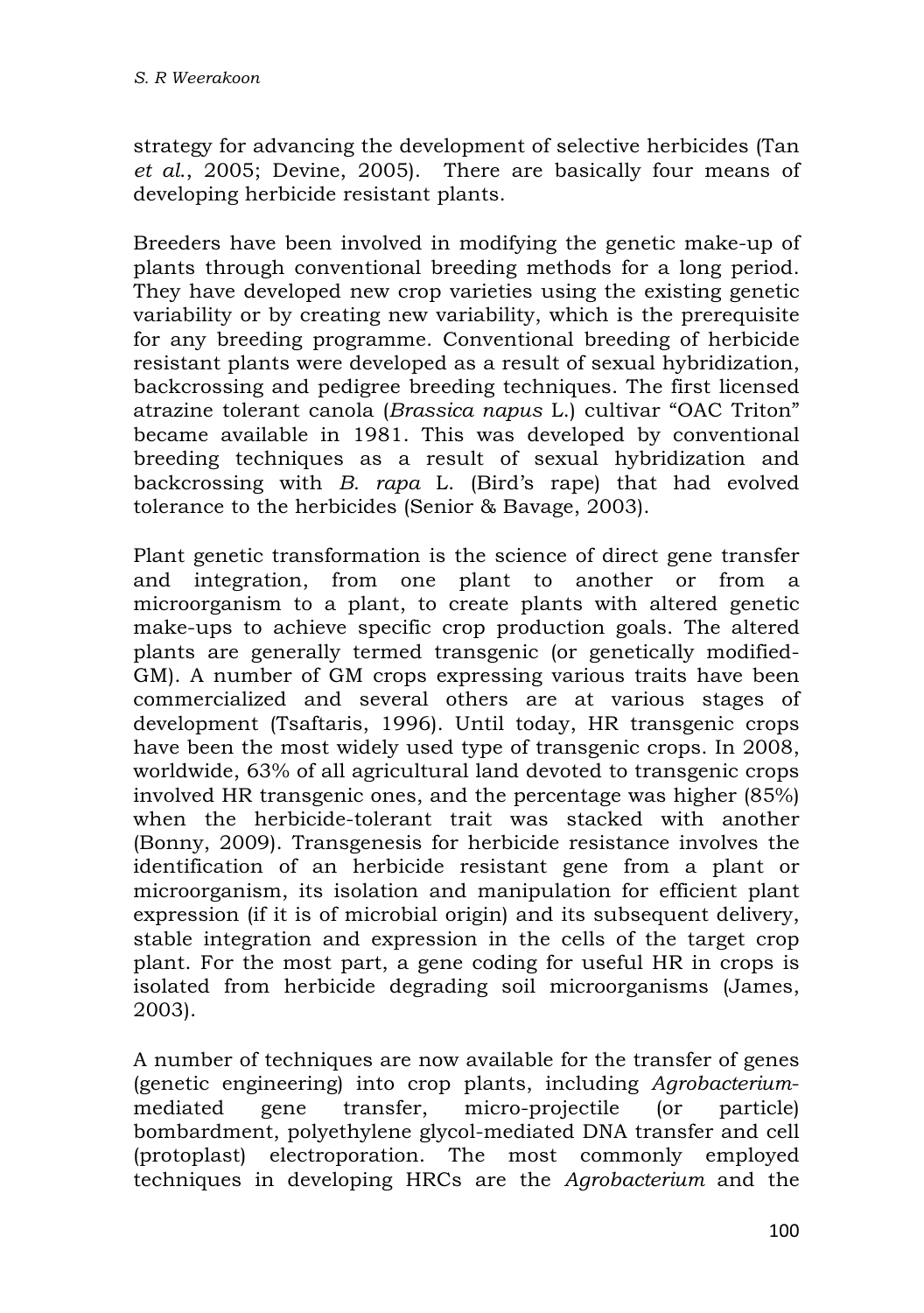particle bombardment methods. Herbicide resistance *via* genetic transformation can be conferred by one of the following methods (Mulwa & Mwanza, 2006):

- 1. Introduction of a gene(s) coding for a herbicide detoxifying enzyme(s); and
- 2. Introduction of gene(s) coding for a herbicide insensitive form of a normal functioning enzyme or over expression of the genes coding for a herbicide target enzyme such that the normal metabolic functioning is still achieved in the plant even though some of the enzyme is inhibited.

At present, only five transgenes have been used in commercial crops to confer resistance to herbicides. *Agrobacterium* sp. strain CP4 which encodes5-enolpyruvyl-shikimate-3-phosphate synthase (EPSPS), GOX (glyphosate oxidorreductase), GAT (glyphosate acetyl-transferase) and the mutated maize EPSPS genes which have been used for glyphosate resistance, the gene encoding a nitrilase for bromoxynil resistance, and the *bar* gene for glufosinate resistance. Several glyphosate-resistant crops such as soybean, cotton, canola *etc.* were developed by introgresssing the CP4 gene from *Agrobacterium* sp., which encodes a resistant form of EPSPS (Padgette *et al*., 1996). The glyphosate-resistant canola also contains a gene that encodes GOX from the microbe *Ochrobacterium anthropi* (strain LBAA). Glyphosate oxidorreductase degrades glyphosate to glyoxylate and aminomethylphosphonate (AMPA), a non-toxic compound. The *bar* gene from *Streptomyces hygroscopicus* makes plants resistant to glufosinate by inactivating this herbicide through acylation (Reddy *et al*., 2004). Many crop species such as corn,cotton, canola, have been successfully transformed with this gene.

Chemical or physical mutagenesis of seed, microspores or pollen followed by selection under herbicide selective pressure has also been utilized to develop resistance to herbicides in crops. Mutagenic agents such as nitroso ethyl urea (NEU), nitroso methyl urea (NMU) and ethyl methane sulphonate (EMS) are potential inducers of mutations in chloroplast DNA (Venkataiah *et al*., 2005). The most common method of mutagenesis includes the use of EMS (McCabe *et al*., 1990). In this method, seeds or pollen are treated with EMS then grown either *in vitro* or *in vivo* in the presence of a herbicide. Surviving plants are selected and grown to maturity to provide seed that is used for further screening with herbicides. Utilizing this method, Sandhu *et al*. (2002) developed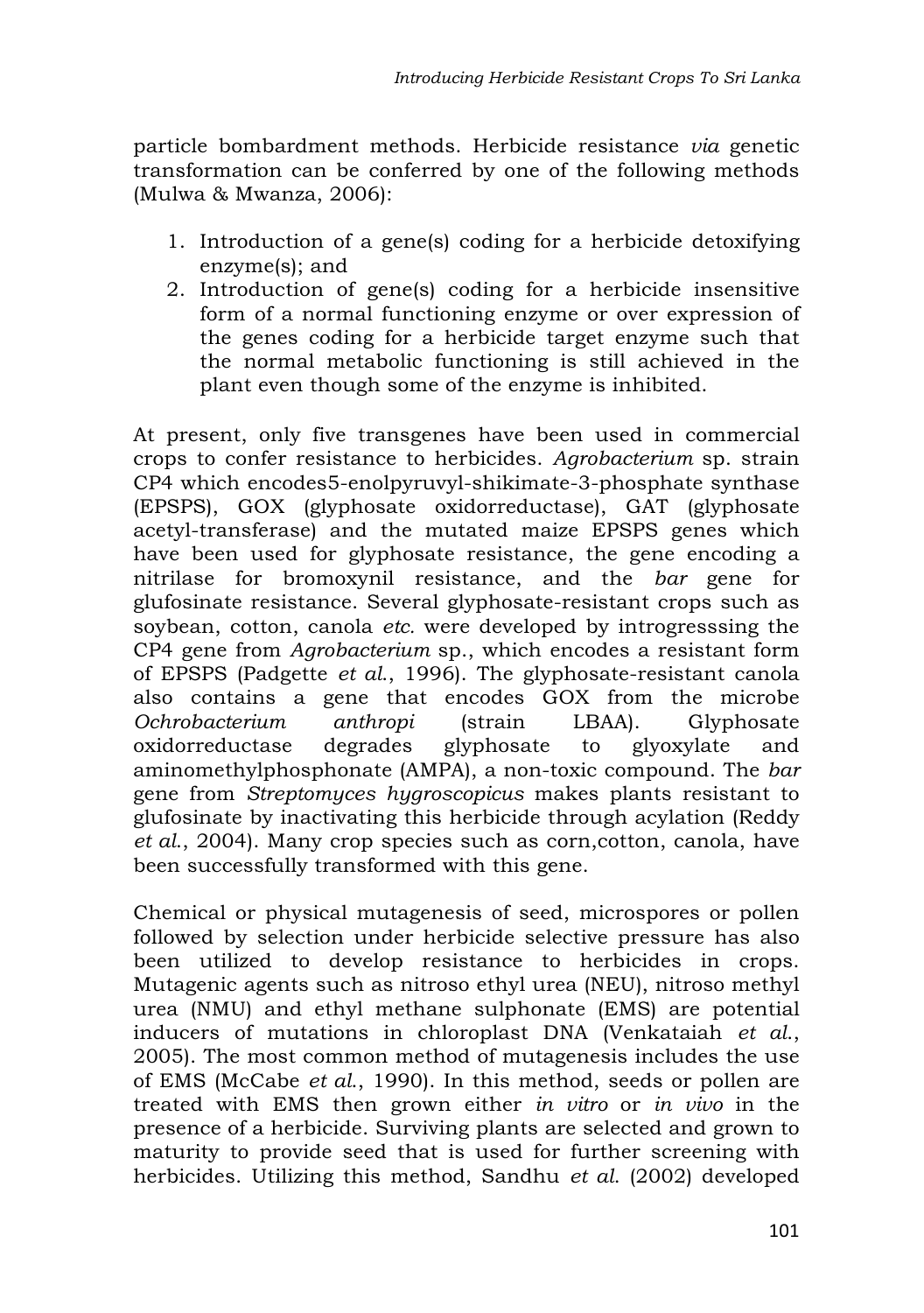21 Brazilian rice lines that were resistant to glyphosate. Ashfaq-Farooqui *et al*. (1997) produced atrazine resistant *Solanum melongena* plants by mutagenizing seeds followed by germination and *in vitro* regeneration of plants from the resultant seedling cotyledons.

Ultra-violet (UV) or EMS treated microspores or pollen can be grown *in vitro* into haploid plantlets whose chromosome number can be doubled to create instant inbred lines bearing a specific herbicide tolerant trait. Ahmad *et al*. (1991) used microspore UV mutagenesis and haploid culture to develop canola plants that were resistant to chlorsulfuron. Imidazolinone tolerance in oilseed rape has been obtained by microspore mutagenesis (Mulwa & Mwanza, 2006). This approach relied upon somoclonal variation in the culturing of pollen, which gave rise to mutant haploid plants that could be chemically induced to double their chromosomes to form homozygous mutant cultivars.

Imidazolinone-resistant rice was developed through chemically induced seed mutagenesis with EMS (Gealy *et al*., 2003; Tan *et al*., 2005). Further, IMI rice ("Clearfield") was engineered through mutation by radioactive bombardment to tolerate imidazolinone herbicides and IMI rice has been adopted for its use in USA, Costa Rica, Colombia and Uruguay (Annou *et al*., 2001). In Sri Lanka, attempts were made to induce and enhance naturally existing glyphosate resistance in traditionally cultivated and inbred cultivated rice varieties using induced seed mutagenesis with NaN3 (Sodiun azide) and EMS (Weerakoon *et al*, 2013b). According to the findings NaN3-treatment enhanced naturally existing HR in four inbred and one traditional rice varieties and induced HR in two susceptible rice varieties. EMS-treatment induced HR in five inbred rice varieties and two traditional rice varieties. Further, EMS enhanced naturally existing HR in three inbred and one traditional rice variety. Similarly, metribuzin tolerance in narrowleafed lupin (*Lupinus angustifolius*) has been obtained by treating seeds with NaN3 (Si *et al*., 2009). However, none of the HR lupin varieties have been commercialized so far.

Plant tissue culture represents the simplest of the biotechnologies available to plant scientists today. The plants, which are produced by culturing tissues, are tested for their sensitivity to a particular herbicide. This procedure is repeated preferably with increasing amounts of said herbicide to provide a herbicidetolerant/resistant strain of plant tissue which is subsequently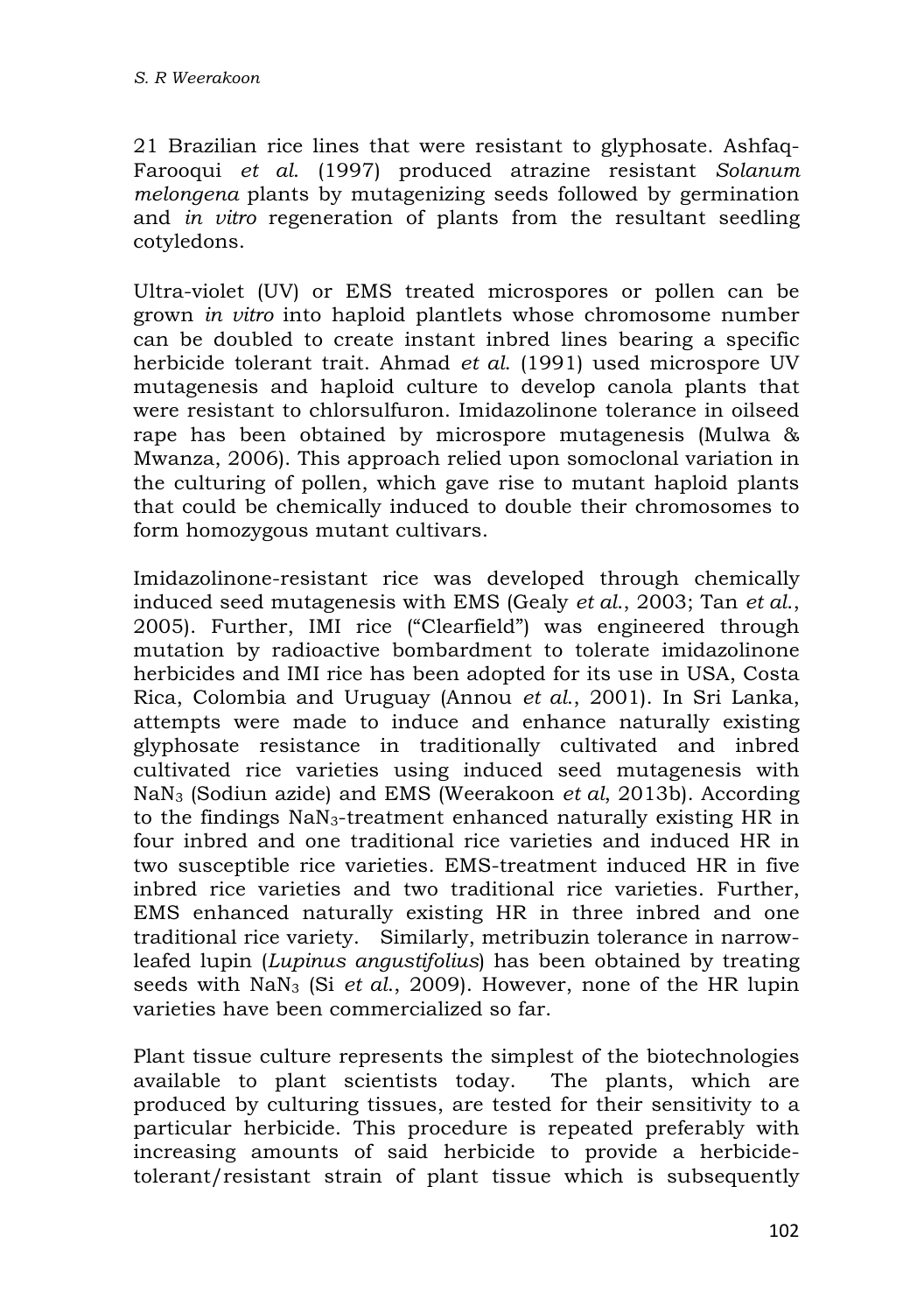subjected to differentiating growth conditions to provide herbicidetolerant plants. These plants can be propagated vegetatively using tissue culture methods to produce additional plants of the same genetic constitution. The plants also can be sexually reproduced to provide seeds and plants, which display inherited tolerance to the said herbicide (Mulwa & Mwanza, 2006).

Cell culture under lethal concentrations of certain herbicides also results in gene amplification in surviving cells that leads to resistance through the overproduction of enzymes targeted by herbicides. A carrot cell line with resistance to glyphosate was selected in this manner and subsequently plants were regenerated that were resistant to the sulfonylurea herbicide, chlorsulfuron (Caretto *et al*., 1994). *In vitro* development of phosphinothricin (PPT) resistant rice has also been reported by inducing plantlet regeneration in explants collected from 7-day old seedlings on medium supplemented with sublethal doses of PPT (Toldi *et al*., 2000). Other *in vitro* cell selection studies have resulted in the development of resistance to paraquat in tomato cells (Thomas & Pratt, 1982), resistance to glyphosate in carrot and groundnut cells (Murata *et al*., 1998; Jain *et al*., 1999) and resistance to a Protoporphyrinogen oxidase (PPO) inhibitor in soybean cells (Warabi *et al*., 2001).

## **The Benefits of Herbicide Resistant Crops**

There are growing evidences that HRCs provide significant benefit to farmers (Devine & Buth, 2001). Farmers benefit from the excellent broad-spectrum weed control provided by such herbicides and from substantially lower costs of growing some HRCs. These factors have encouraged the adoption of HR corn, soybean and cotton in the USA and HR canola in Canada (James, 2003). HRCs provide additional crop choice, enabling implementation of alternate weed management tactics to target specific weeds while maintaining crop sequences. Therefore, it is believed that inclusion of an HR crop in a cropping program along with a range of weed management tactics can ensure to control hard-to-control weeds (Beckie *et al*., 2006). Triazine tolerant canola has been used as an effective break crop in paddocks infested with wild radish, whereas conventional canola, faba beans, chickpeas and lentil are not viable choices in these paddocks, thereby limiting the number of available break crops (Devine & Buth, 2001).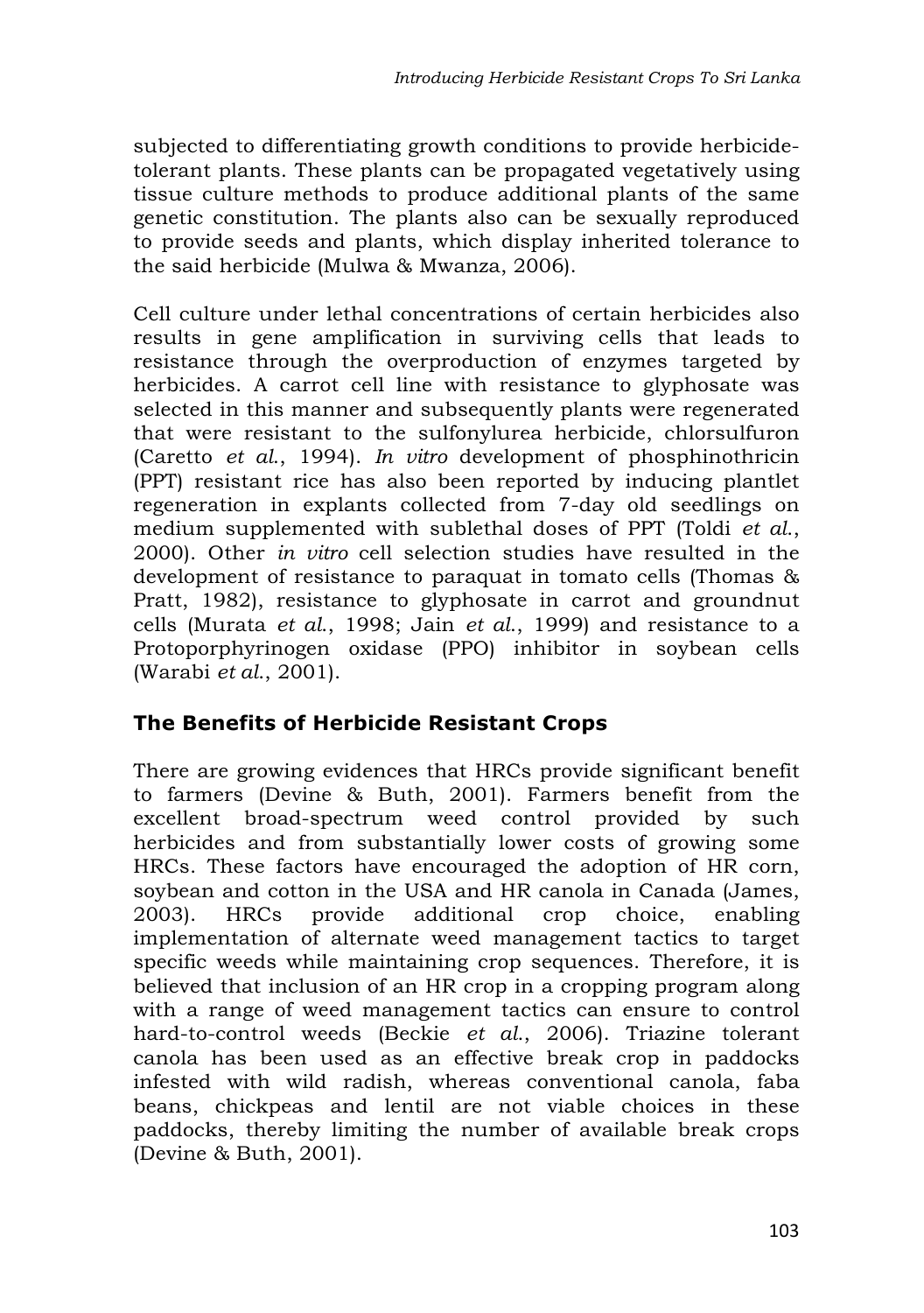Although there is a great concern among the general public, studies suggest that the use rate (unit weight per unit area) of herbicides in HRCs is not substantially different from that in conventional crops (Duke, 2005). The two main herbicides used in HRCs, glyphosate (Roundup) and glufosinate (Basta) have relatively short soil half-lives, and neither moves easily to ground or surface water (Duke *et al*., 2003). Although there is concern about the possible effects of HRCs on soil health, there is no evidence that currently released HR crops cause significant direct effects on stimulating or suppressing soil nutrient transformation in field environments (Motavalli *et al*., 2004).

As far as GM organisms are concerned, most regulatory systems only consider indirectly on the issue of whether or not the GM products are useful. According to European regulation (2001/18/EC) it is totally assumed that if a product is commercially viable it is useful. However, an alternative definition to usefulness could be that the product must fulfil important community needs (Madsen *et al.* 2002a). HRCs have mainly been developed to benefit farm-management, whereas benefits to consumers are less apparent. The general advantages appear to be linked with the fact that HRCs enable farmers to employ a flexible and easy management strategy. For some HRCs, it is possible to replace herbicides with a less favourable environmental profile. Some crops (cotton and canola) have led to significantly decrease (13%) the usage of herbicide, measured as active ingredient applied per hectare. It has been reported that HRCs allowed lowering the herbicide usage by 14% reduction worldwide (Brooks & Barfoot, 2007).

Glyphosate-resistant soybean has been adopted mainly because it simplifies weed control to the use of a single herbicide and with a more flexible timing than that required for conventional herbicides. Because, glyphosate is strongly adsorbed to the soil thus, there is a negligible threat of residual effects on subsequent rotational crops. The number of herbicide applications in soybeans is estimated to have dropped by 12%, between 1995 and 1999. However, when this is measured in terms of the total amount of active ingredients used, there seems to be an increase. Increasing herbicide use in soybean in the United States could partly be explained by the increased area sown with this crop (Carpenter & Giannessi, 2001). The American Soybean Association states that glyphosate-resistant soybean protects the environment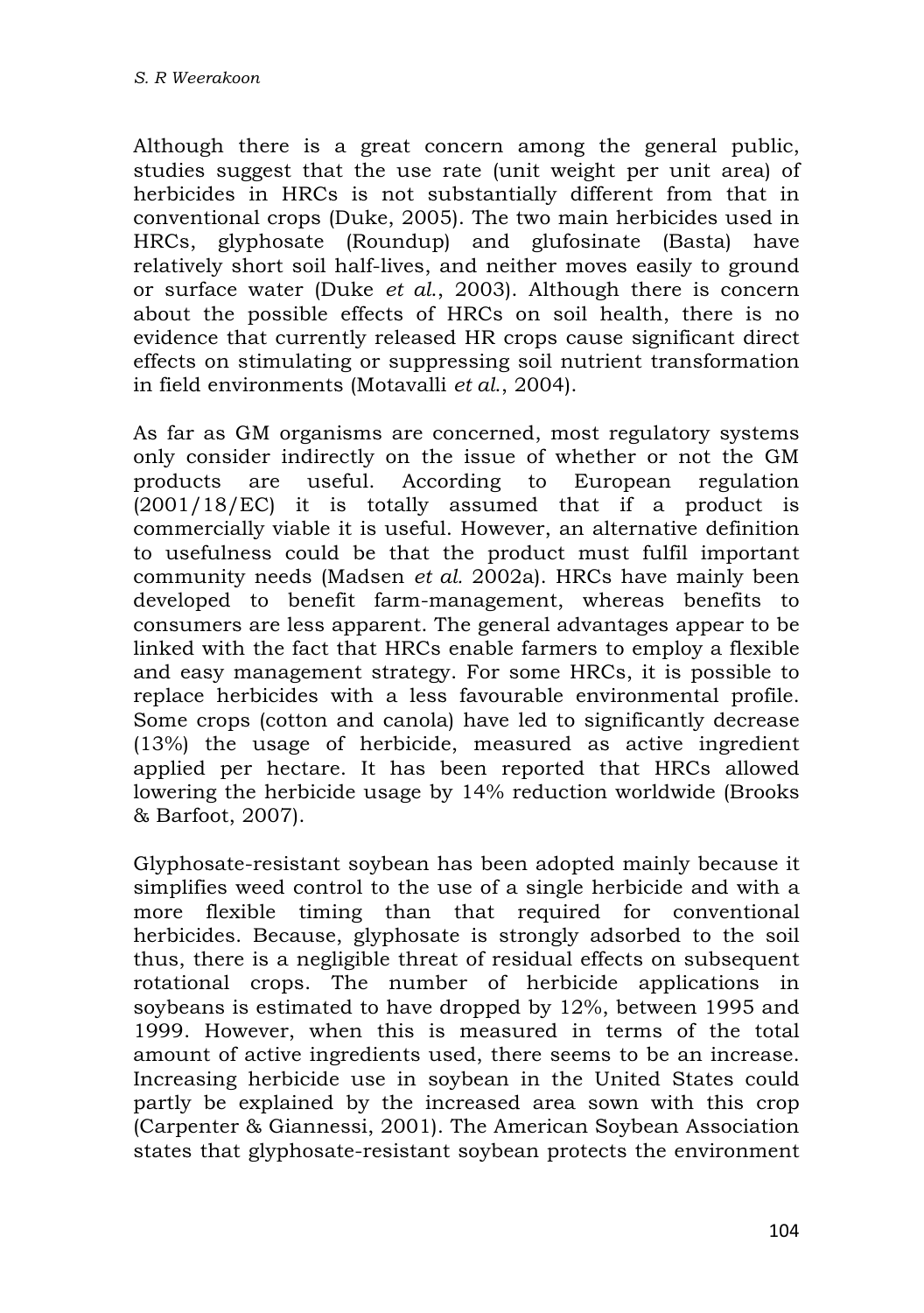through changes in tillage practices and herbicide application, and also by improved weed control (Anderson, 2001).

Similarly, HR-rice varieties (IMI rice or "Clearfield") are now commercially available (Annou *et al*., 2001). From an agronomic viewpoint, two main reasons are frequently put forward to justify the development and introduction of HR-rice. The first reason is to improve control of the weed flora (especially red rice and other weedy rice species) associated with this crop, (Olofsdotter *et al.* 2000; Gealy and Dilday, 1997). The second reason is to provide an alternative tool for the management of weeds that have already evolved resistance to particular herbicides, especially grasses such as *Echinochloa* spp. (Olofsdotter *et al.* 2000; Wilcut *et al.* 1996). HR-rice, furthermore, allows for the substitution of some of the currently used herbicides by others less detrimental to the environment (Olofsdotter *et al.* 2000). In many areas in the world, soil erosion due to tillage practices is a problem. In general, HRCs may be favourable to the environment by allowing for flexible weed management compared to conventional systems. This may allow farmers to practice conservation tillage, *e.g.* no-till or reduced tillage, and thereby reduce soil erosion (Duke, 2005). A wide collection of other combinations of current and new herbicide resistance traits is expected within the next decade. If used correctly, these multiple HRCs will provide new uses for existing herbicides to help growers better manage weeds. By using diverse weed management practices, growers will preserve the utility of herbicide resistance traits and herbicide technologies and help maintain profitable and environmentally sustainable crop production systems for future generations (Green & Owen, 2011).

The dose-response curves also could be used to evaluate the effectiveness of HRCs. The dose-response relationship for a particular combination of herbicide and plant species under specific growth stage and climatic conditions could be described as in Figure 1. Figure 1.A illustrates a non-selective herbicide and the desired control level for the weed and Figure 1.B shows what happens when the crop in Figure 1.A is made tolerant to an otherwise non-selective herbicide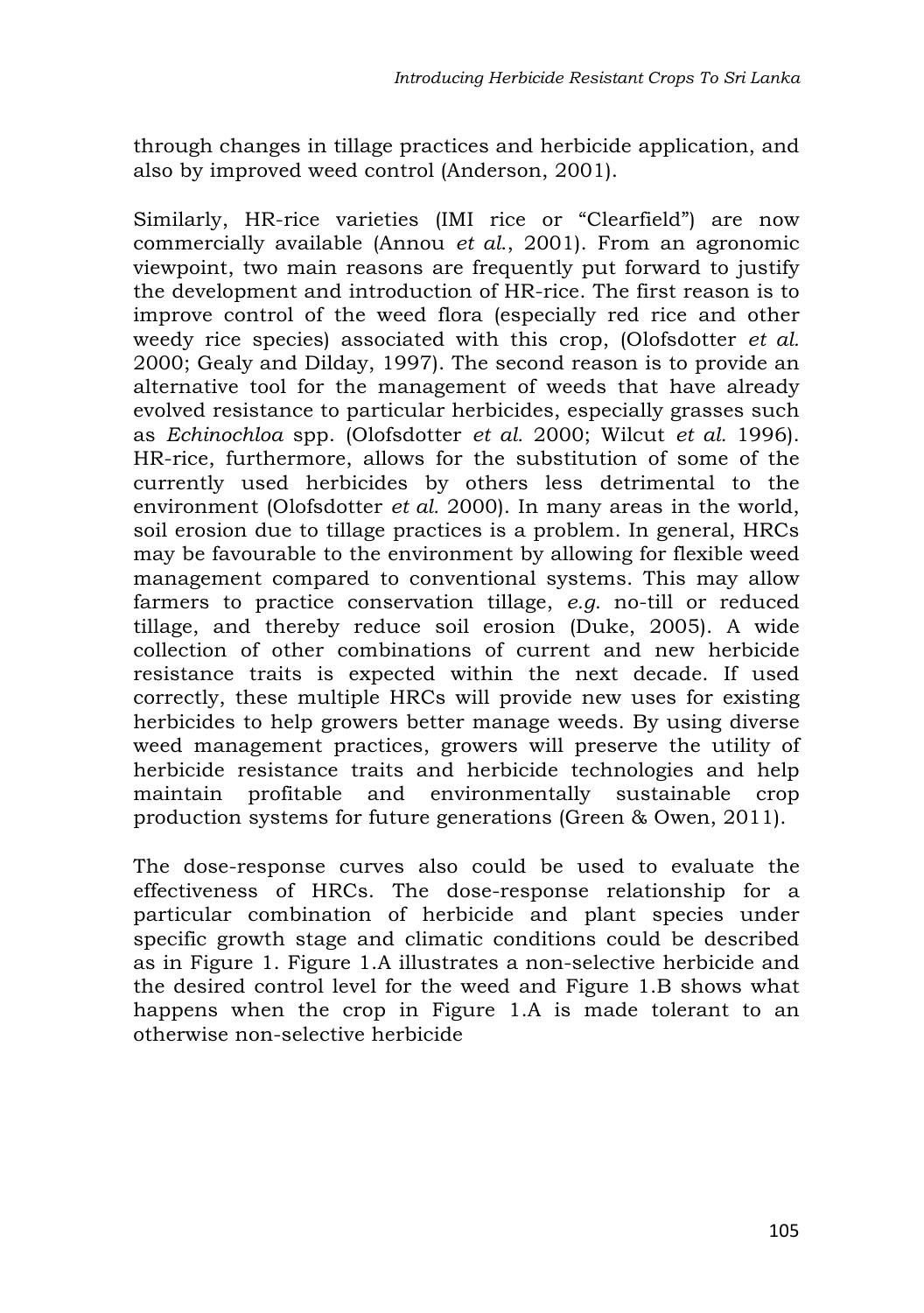

**Figure 1.** Dose response curves (Madsen *et al*., 2000)

- A. Non-selective herbicide, both weed and crops are susceptible
- B. The crop in A has been made tolerant to the herbicide giving a very high index of selectivity

## **The Risks and Environmental Impacts**

The risks of HRCs can be estimated qualitatively on the possibility and severity of immediate and delayed adverse effects to human health, environment and farmer's economy. The possibility and severity of each unwanted effect associated with HRCs depends on the crop, the HR trait, the local weed flora, climatic conditions and farm management practices and is possible to estimate on a caseby-case basis (Madsen *et al.* 2002b).

The optimal weed control in glyphosate-resistant crops, often requires sequential applications with glyphosate, and the timing relative to weed emergence (Swanton *et al.* 2000). When glyphosate is sprayed 2-3 times annually at high rates, it imposes a high selection pressure on weeds. In 5-8 years this could cause shifts in weed composition towards species that naturally tolerate glyphosate (Benbrook, 2001; Shaner, 2000). Then other herbicides may be needed to control these herbicide tolerant weeds (Shaner, 2000).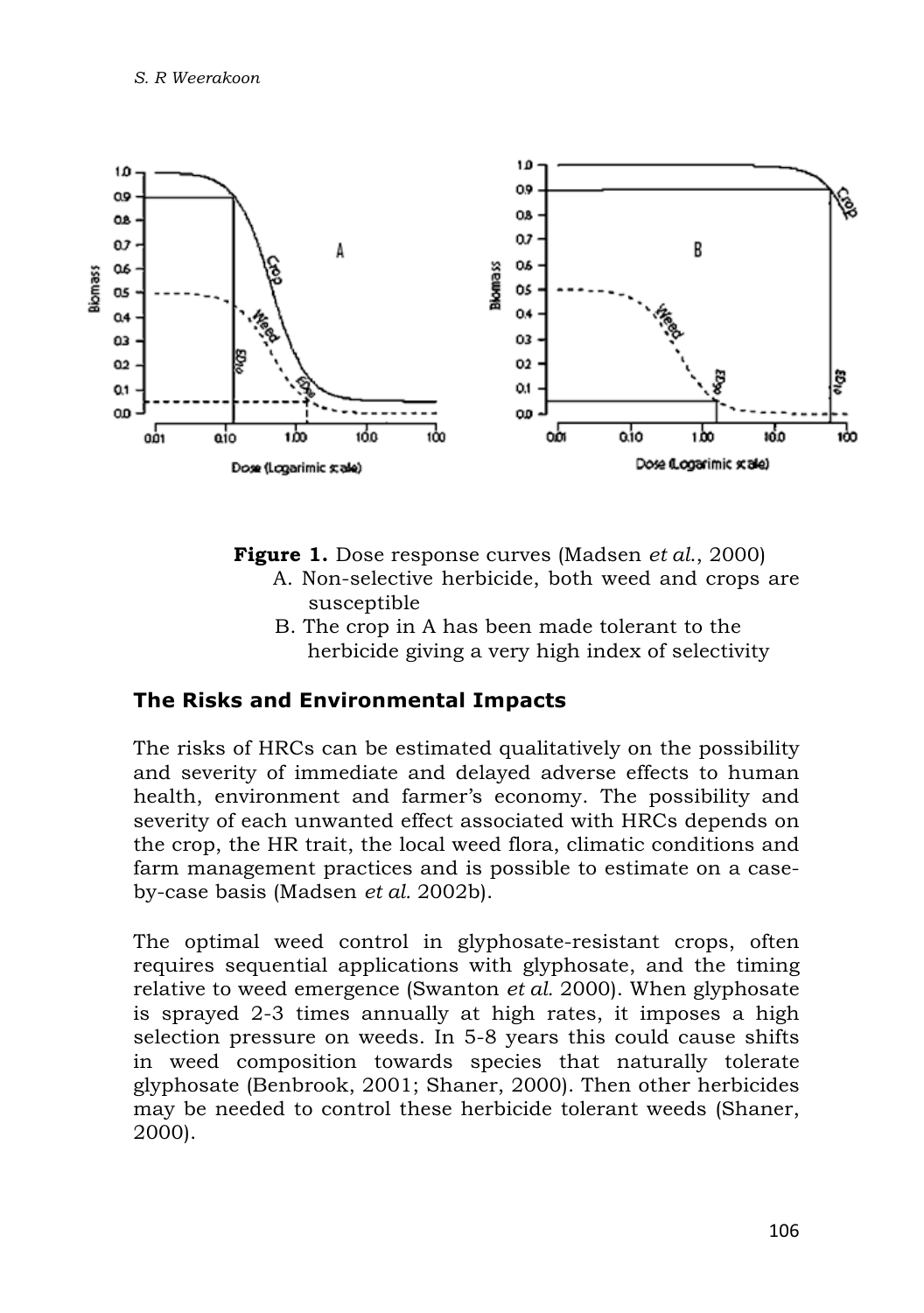Increased herbicide use is considered as a risk worldwide. There are suspicions that herbicide use will increase as a result of HRCs. Two major explanations could be given why herbicide use in HRCs may increase. One reason is that a high level of crop tolerance can enable the farmer to increase doses to achieve an improved weed control without harming the crop. The other reason is the establishment of tolerant/resistant weeds and volunteers, which require farmers to increase dose or mix herbicides with different modes of action to maintain an acceptable level of weed control.

In addition, biodiversity within the field could be influenced if the herbicide, to which the HRC, is resistant. Furthermore, weed species respond differently to different herbicides or other weedcontrol measures and a shift in prevailing species is very likely. If an HRC is growing in a centre of genetic origin, then changes in the diversity of the indigenous species and risks of diminishing the genetic diversity of these species is a hazard (FAO, 2001). It is, however, very unlikely that HRCs will cause erosion of genetic diversity of wild species outside the cultivated land. Because the trait is associated with the use of herbicides which are not being applied in the wild, and a HR trait does not confer selective advantage unless the herbicide is used (Madsen *et al.* 1998). Therefore, there is a low risk of erosion of the genetic diversity of wild species growing in natural environments.

Further, gene flow, the transfer of genes from one population to another may lead to unwanted effects for weed management and the environment. It may enable resistance genes to move between HR and non-HR varieties and hence pollute a crop which is considered GM-free. HR-genes may be stacked from years of cross-pollination of HRCs, which may create problems to the farmer in controlling volunteer crops in the field. Multiple herbicide-resistant volunteer oilseed rape has been observed in Canada where oilseed rape with resistance to different herbicides was grown on neighbouring fields (Hall *et al.* 2000). Identification of successful hybridization between canola (*Brassica napus*) and wild mustard (*Sinapsis arvensis*) and between canola and wild radish (*Raphanus raphanistrum*) (Rieger *et al*., 2001) caused some alarm amongst environmentalists. Potential gene flow from HR rice (*Orya sativa* L.) to different weedy rice (*O. Sativa* f. *spontanea*) was also reported recently (Song *et al*., 2009). In addition, there has been a range of studies over the past 10- 15 years on gene flow between related species *i.e*. crop cultivars and their wild relatives (Table 2).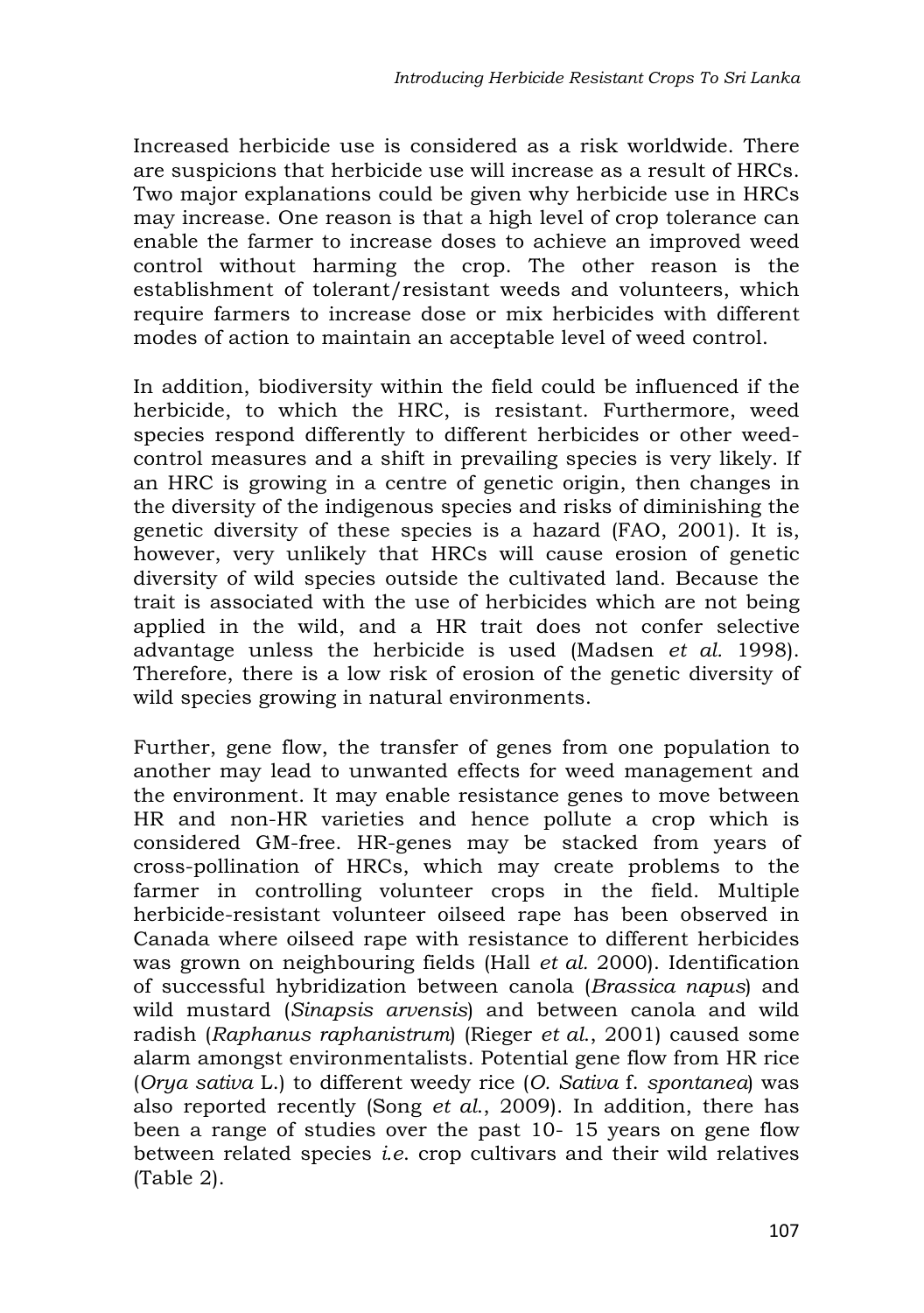**Table 2.** Out-crossing and gene flow within and between different crop plants and relatives. Out-crossing frequency (OCF) is between closely situated plants. Isolation distance (ID) used in plant breeding. Gene flow is measured as potential (P) or actual (A) gene flow. (Source: Madsen & Jensen 1998)

| Pollen<br>Donor          | Pollen<br>receiving<br><b>Species</b> | <b>OCF</b>   | <b>Vector</b>  | ID<br>(m)        | Exp. det.<br><b>Distance</b><br>(m) | Frequency<br>at max<br>distance | Gene<br>flow   |
|--------------------------|---------------------------------------|--------------|----------------|------------------|-------------------------------------|---------------------------------|----------------|
|                          |                                       |              |                |                  |                                     |                                 |                |
| Beta<br>vulgaris         | B. maritima                           | high         | wind           |                  | 75                                  | $0.06 - 0.31 %$                 | $\overline{A}$ |
| Brassica<br>napus        | <b>Brassica</b><br>napus              | 22-36 %      | bees<br>(wind) | 200              | 200                                 | $0.008 -$<br>0.017%             | $\mathbf{P}$   |
| <b>Brassica</b><br>napus | B. rapa                               | 13 %         | bees           | 500              |                                     |                                 | $\mathbf{A}$   |
| <b>Brassica</b><br>napus | B. juncea                             | some         | bees           | 800              |                                     |                                 |                |
| <b>Brassica</b><br>napus | B. oleracea                           | some         | bees           | 800              |                                     |                                 |                |
| Solanum<br>tuberosum     | S.<br>tuberosum                       | low          | bees           |                  | 4.5                                 | 0.05%                           | A              |
| Pisum<br>sativum         | P. sativum                            | minimal      | insects        | $\mathbf{1}$     |                                     |                                 |                |
| Hordeum<br>vulgare       | H. vulgare                            | $0.5 - 5 \%$ | wind           |                  |                                     |                                 |                |
| Triticum<br>aestivum     | T. aestivum                           | $<3\%$       | wind           |                  |                                     |                                 |                |
| Secale<br>cereale        | S. cereale                            | 55-100 %     | wind           |                  | 700                                 | 10 %                            | $\mathbf{P}$   |
| Cucurbita<br>pepo        | C. texana                             | high         | bees           | 400              | 1300                                | $\mathbf{0}$                    | $\mathbf{A}$   |
| Oryza<br>sativa          | O. sativa<br>(red rice)               | $1-52%$      |                |                  |                                     |                                 |                |
| Sorghum<br>bicolor       | S. halepense<br>(Johnsongra<br>ss)    | 10-15 %      | wind           | $200 -$<br>400 m | hand-<br>crosses                    | $11\%$                          | A              |
| Helianthus<br>annuus     | H. annuus                             | 27 %         | insects        | 88               | 1000                                | 2%                              | A              |
| Zea maiys                | Z. mexicana                           | 95 %         | wind           | 180-<br>750      |                                     |                                 | A              |
| Lupinus<br>albus         | L.<br>angustifolius                   | 8.4 %        | bees           | 200              | 37.5                                | 0.04%                           | $\mathbf{A}$   |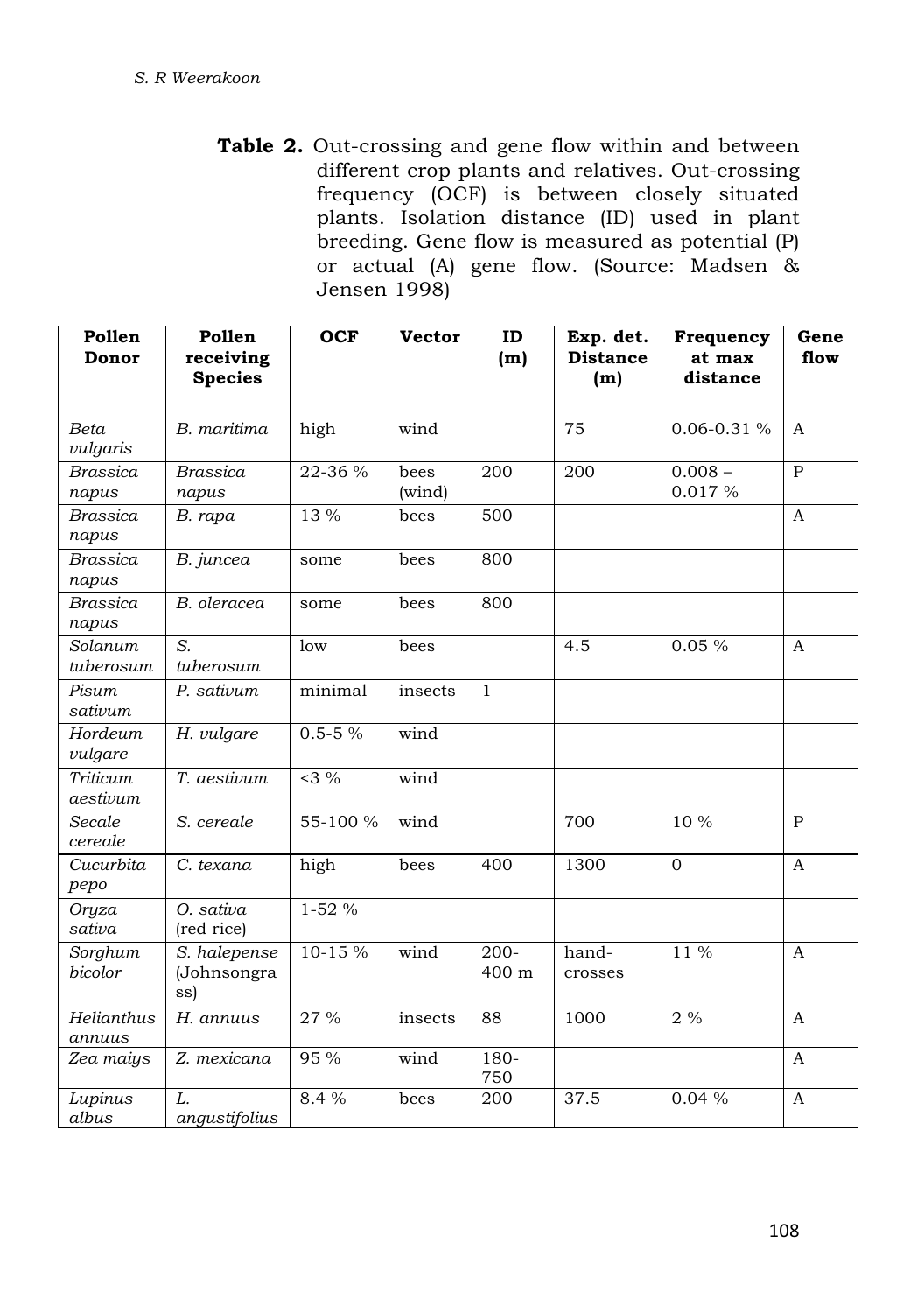Many studies focused on hybridization within and between crops and wild relatives. According to data given in Table 2, there are many examples showing high out-crossing percentages between closely related cultivated crop species as well as between cultivated crop species and their wild relatives.

In case of the herbicide resistant genes, which are transferred to their wild relatives, these relatives could then develop herbicide resistance to become "super-weeds". Subsequently, the use of herbicide becomes redundant. In this situation, farmers need to use more herbicide, or to change the herbicide to one in which there is no resistance. However, the past has repeatedly shown that cropping system diversity is the pillar of sustainable agriculture. If the large-scale cultivation of HR crops adheres to this fundamental principle, it is possible to avoid the intense selection pressure for weed resistance and consequently, greater herbicide use in future to control HR weed biotypes (Beckie *et al*., 2006).

# **Alternatives to Herbicide Resistant Crops**

It is worthwhile to find possible alternative technologies, either existing or in development, which are capable in replacing HRCs. Applications of herbicides and tillage practices have been the oldest way of controlling weeds. Although new herbicides are being developed, unlike broad-spectrum herbicides, glyphosate and glufosinate, the new herbicides, are unlikely to influence the use of HRCs significantly.

Conventional approaches to bio-control of weeds had little impact on weed management (Duke *et al*., 2003). Research is underway to improve bio-control agents with transgenes (Duke, 2003; Duke *et al*., 2003). However, this technology has considerably more environmental risk than HRCs. Research is also underway to make crops more allelopathic with transgene technology, expecting that herbicide use would be substantially reduced with such varieties (Duke *et al*., 2002; Duke, 2003). There is concern that introgression of transgenes for this type of trait into wild species could increase fitness in their natural ecosystems, with unpredictable consequences.

Another alternative is to promote crop cultivars/varieties which are being cultivated processing herbicide tolerance or herbicide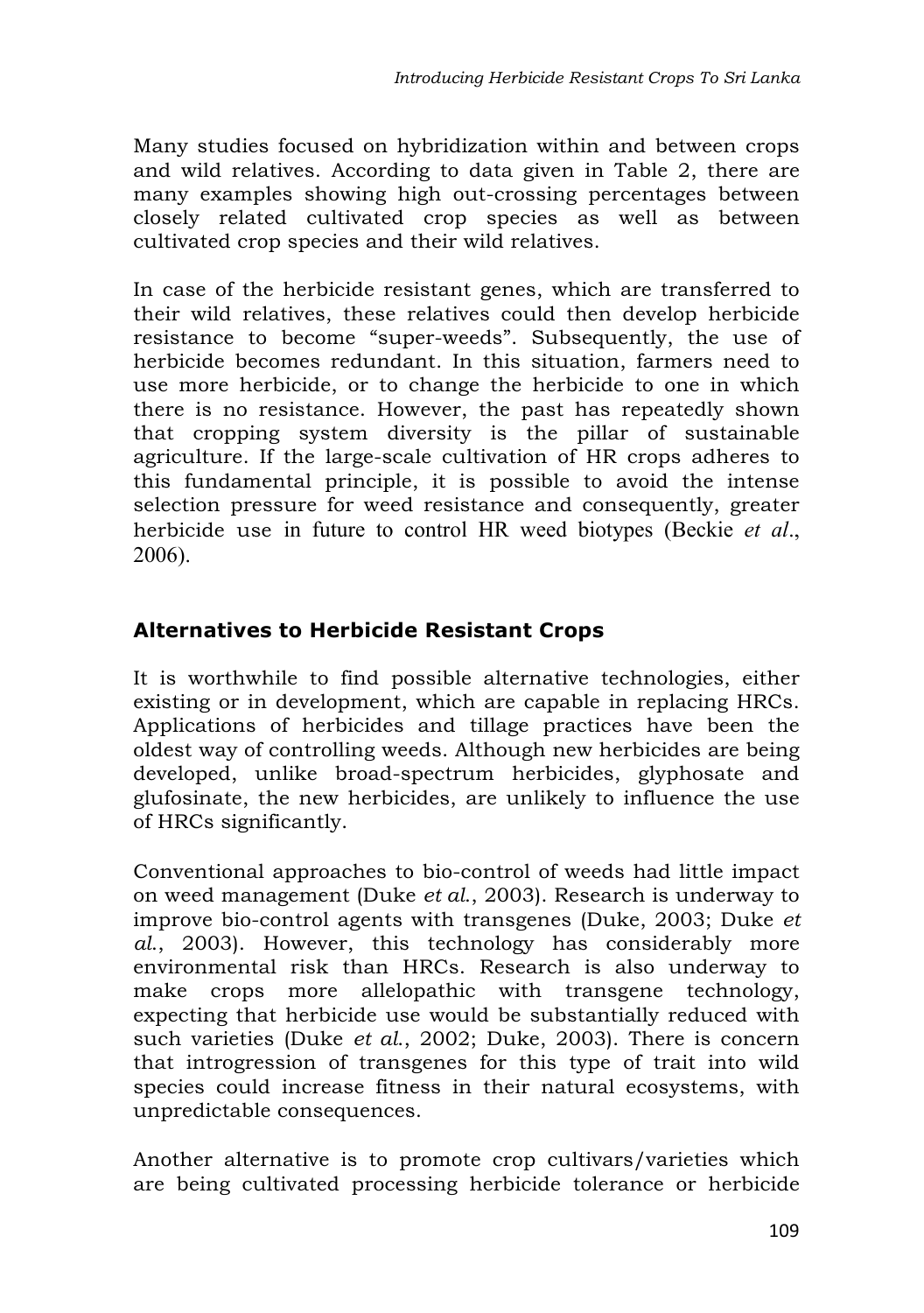resistance. A study conducted by Weerakoon *et al*., (2013a) revealed that there were ten inbred cultivated rice varieties and three traditionally cultivated rice varieties in Sri Lanka processing natural resistance to glyphosate.

## **Suitability of Herbicide Resistant Crops for Sri Lanka**

Sri Lanka is a country with an agriculture based economy, and the introduction of HRCs and their impacts is an important issue. The farmer's main concern is to produce as much crop as possible at the lowest cost to sell at the highest price. For many, this is an uphill task, and many find it hard to grow enough crops to live on. In recent years, Sri Lankan food imports have gone up, with even basic crops like rice, potato and green gram have to be imported to meet consumer demands.

In most of the developed world, the major crop species have been introduced from elsewhere, but many developing countries like Sri Lanka, India etc. are the centres of origin and centres of diversity of crops grown in these countries. Therefore, the risk of introducing alien genes into wild relatives could be somewhat higher in such countries (Kumar *et al*., 2008). In these circumstances bio-pollution is possible which can destroy the original genetic diversity. Sri Lanka has a varied climate and topography, which has given rise to rich species diversity, believed to be the highest in Asia, in terms of unit land area. This is especially relevant for mammals, reptiles, amphibians and flowering plants. The biological wealth is distributed within a multitude of systems that have been broadly categorized as coastal and marine, forest, wetland and cultivated areas. Sri Lanka is also identified as one of the global biodiversity hotspots indicating its significance in biological wealth and threats to the biological wealth (National Bio-safety Framework of Sri Lanka, 2005).

Sri Lanka signed the Cartagena Protocol on Bio-safety on 24 May 2000, during the fifth meeting of the Conference of Parties to the Convention on Biological Diversity in Nairobi, Kenya. The country ratified Cartagena Protocol on 28 April 2004 and consequently the Protocol has entered into force in the country on July 2004. As a result the national bio-safety framework was established. The overall objective of Sri Lanka's national bio-safety framework is to ensure that the risks likely to be caused by modern biotechnology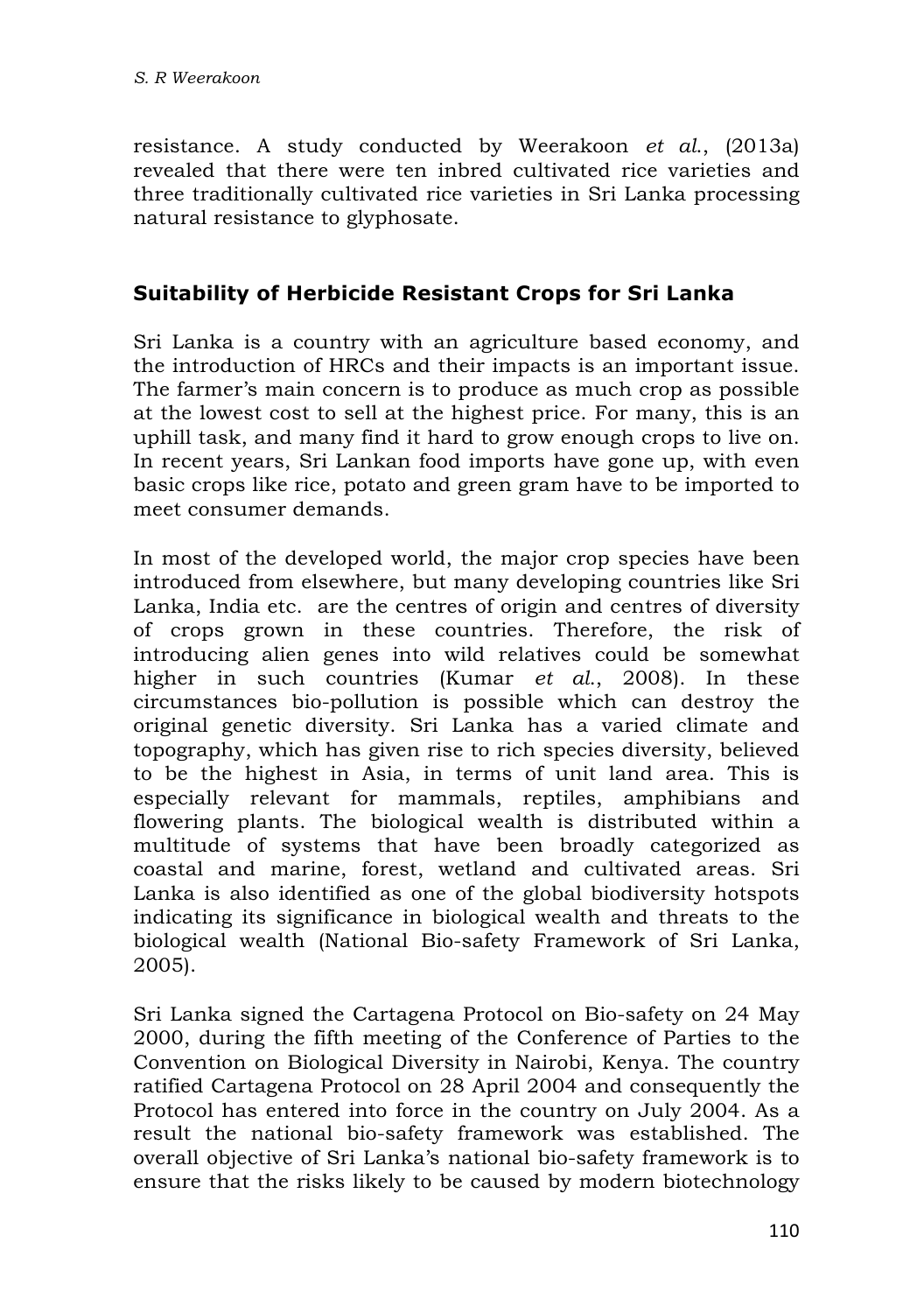and its products will be minimized and biodiversity, human health and environment will be protected in a maximum way regulating the trans boundary movements through formulation of relevant policies, regulations, technical guidelines and establishment of management bodies and supervisory mechanisms. Thus, bio safety framework is based on a precautionary approach. As a consequence, there are strict regulations and management of GMOs including GM crops imported to Sri Lanka and produced within the country (National Bio-safety Framework of Sri Lanka, 2005). Recently, bio-safety act of Sri Lanka has been discussed in many fora to be finalized as a parliament act. It has much concerns and restrictions on introducing transgenic plants/animals and transgenic products to Sri Lanka.

The evidences reviewed by Raney (2006) suggest that farmers in developing countries can benefit from GM crops. A considerably high level of institutional capacity at the national level is necessary to ensure that farmers have access to suitable newly developed seeds or other plant material on competitive terms. Up to a certain amount of national level research and regulatory capacity, effective IPR management and input supply systems are essential. The financial outcomes so far propose that farmers in developing countries can benefit from transgenic crops. However, for the underprivileged farmers in developing countries, where institutional conditions are poor, the benefits they gain from transgenic crops still remain questionable. Sri Lanka is a developing country with a limited national institutional capacity which lacks the necessary financial resources and is limited in the scientific infrastructure needed to develop their own biotechnology programs for the crops that are important to feed our people.

Further, the additional expenses of GM seeds compared to conventional/traditional varieties are significantly high. Therefore, at present, we are not in a position to rely on GM crops, including transgenic and non-transgenic HRCs to meet the national food demand. In addition to the poor economy in the country, environment and food safety regulations, social, health and environmental issues also contribute for GM crop restrictions.

About 90% of rice production and consumption worldwide occurs in Asia. In Sri Lanka, rice is the main food crop growing on 0.77 million ha in all agro climatic zones (Department of Agriculture, 2003). There are major concerns in attempting to introduce HRrice to Asian countries, although HR-rice has the potential to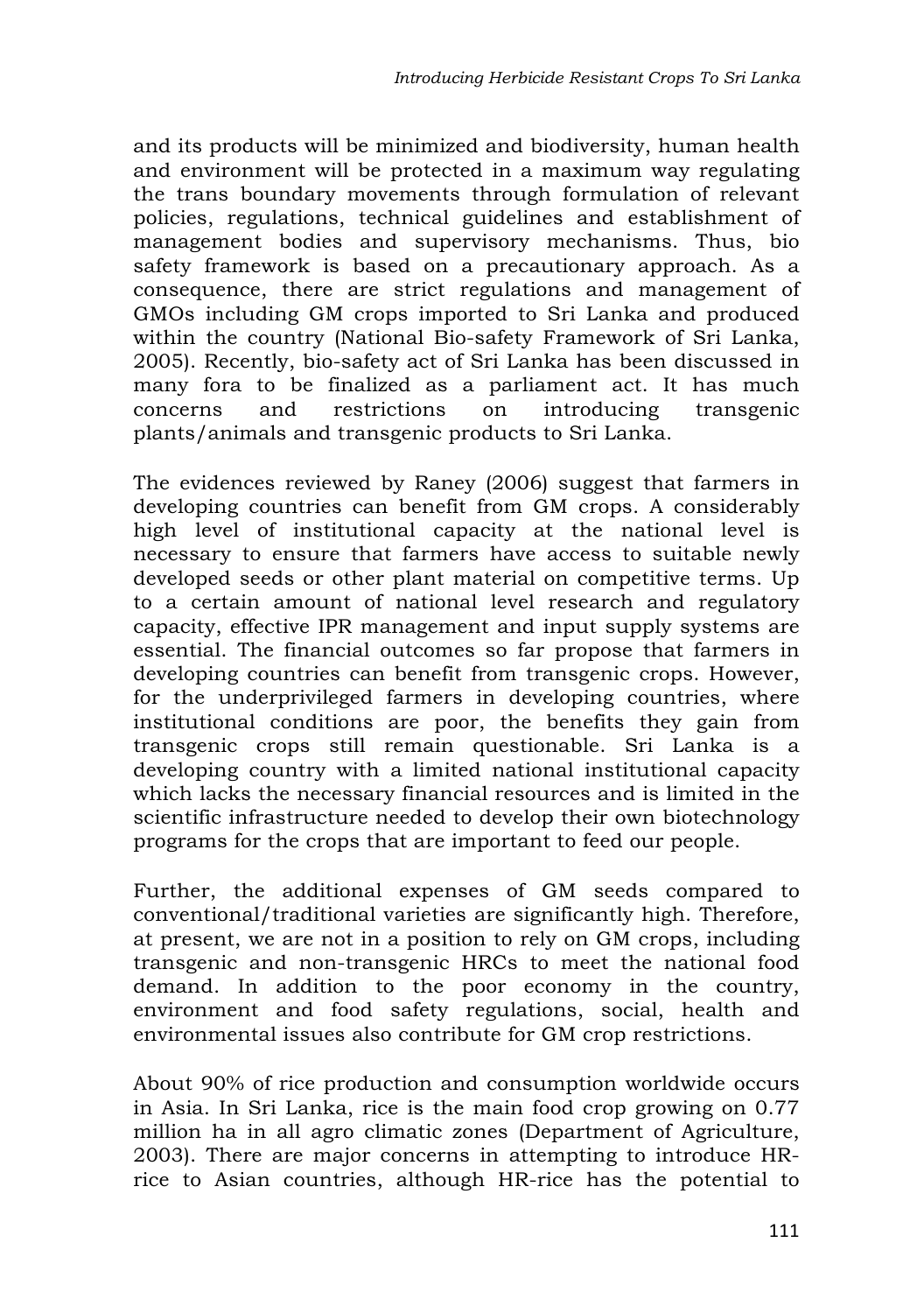improve the efficiency of weed management (Kumar *et al*., 2008). So far three HR systems have been developed in rice: imidazolinone-, glufosinate-, and glyphosate-resistant varieties (Gealy *et al*., 2003). However, a recent survey in India exposed the many risks of introducing HR rice to South East Asian countries. The greatest risk in the commercialization of HR-rice is the potential for transfer of the gene conferring the HR trait to relative wild relatives. This could lead to increased weediness or invasiveness. Gene transfer between cultivated and wild or weedy rice is known to occur (Song *et al*., 2009). In addition to gene flow from HR-rice to its wild and weedy relatives, gene flow from HR rice to conventional rice cultivars is another risk. The likelihood of such gene transfer is high in Sri Lanka and India, where cultivated rice and its relatives are symmetrically distributed and their flowering times overlap. Such gene flow can impact crop invasiveness, fitness of wild species, and the loss of native biodiversity. Additionally, HR rice may contribute to the problems of crop volunteers and evolution of herbicide resistance (Kumar *et al*., 2008).

At present, there are only two HR weeds reported in Sri Lanka. It was reported that the weed Barnyardgrass (*Echinochloa crus-galli*) a monocot of the family Poaceae, first evolved resistance to Group C2/7 herbicides in 1997 and infests rice (Ntanos *et al*., 2000). Group C2/7 herbicides are known as Ureas and amides (Inhibition of photosynthesis at photosystem II). Research has shown this species resistant to propanil and they may be crossresistant to other Group C2/7 herbicides. The second weed Sumatran Fleabane (*Conyza sumatrensis*) is a dicot weed in the family Asteraceae and first evolved resistance to Group D/22 herbicides in 1998 and infests tea. Group D/22 herbicides are known as Bipyridiliums (Photosystem-I-electron diversion). Research has shown that these particular species is resistant to paraquat and they may be cross-resistant to other Group D/22 herbicides (Heap, 2007). The latest addition to HR weeds is weedy rice (*Oryza sativa f spontanea*), which was first reported in Sri Lanka in 1997 from the Ampara district (Marambe, 2009; Abeysekera *et al*., 2010). This has become a major threat to Sri Lanka's paddy cultivation showing resistance to glyphosate (Abeysekera *et al*., 2010). Thus, existing scientific literature related to benefits and risk of HRCs is limited and further detailed studies are needed to fully assess the potential beneficial and adverse consequences of widespread adaptation of HRCs in Sri Lanka.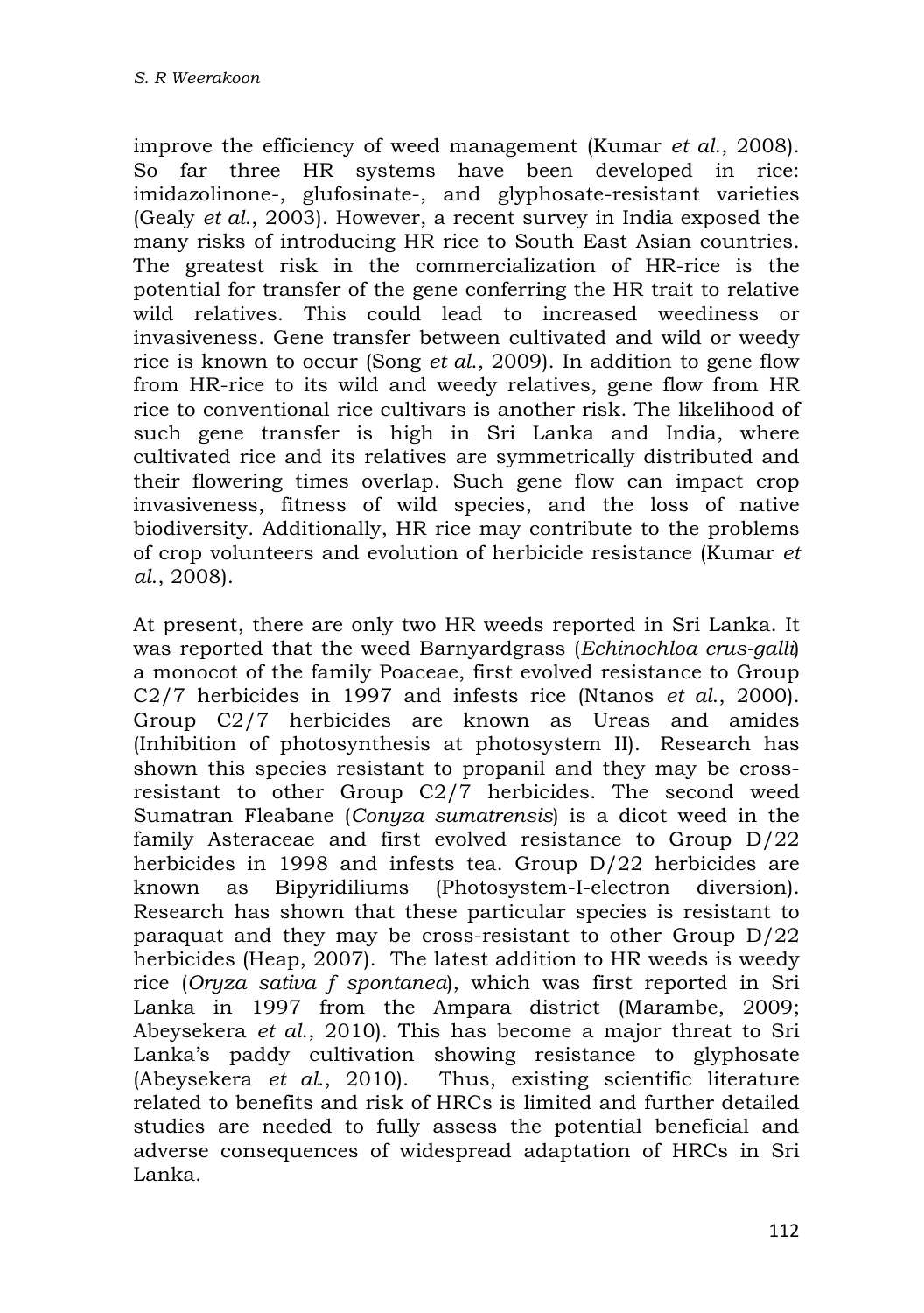Sustainable agriculture has given higher productivity and yields in developing countries (Pretty & Hine, 2000). According to IFOAM (2003), land area under organic management in Asia was the largest in China (301,295 ha) followed by Indonesia (40,000 ha), Sri Lanka (15,215 ha), Japan (5,083 ha), Thailand (3,429 ha), Pakistan (2,009), Taiwan (1,092 ha), Republic of Korea (902 ha), and Malaysia (131 ha). Sustainable agricultural practices tend to reduce soil erosion, as well as improve soil physical structure and water-holding capacity. Soil fertility is also maintained by various sustainable agriculture practices. Further, sustainable agriculture promotes agricultural biodiversity, which is crucial for food security and rural livelihood. Organic farming can also support much greater biodiversity (Institute of Science in Society, 2004). A similar sustainable strategy could also be adopted to utilize HRCs in Sri Lanka in future, *i.e*. cultivation of HRCs and non-HRCs in rotation along with proper herbicide combinations to minimize the gene-transfer from HRCs to their wild relatives to prevent evolving volunteer weeds.

# **Conclusions**

The review of the literature on the HRCs led to the following conclusions.

- HRCs have a great potential in the simplification of weed management. If proper care is exercised in introducing HRCs, they may be beneficial to the environment by enabling no-till systems, thus reducing erosion or allowing for later weed control, which may increase bio-diversity in the field. However, it must be emphasized that the risk from HRCs should be carefully evaluated prior to releasing the HRC into a cropping system, especially when the HRCs possess weedy characters or may outcross with related weeds. If this is the case, and the HRC is grown commercially, then precautions need to be taken, similar to the management strategies adopted to prevent the development of naturally-resistant weeds. Furthermore, precautions must, in particular, be taken before release into the areas of genetic origin of a particular species.
- There is a need of extensive study on the potential issues related to the introduction of HRCs to Sri Lanka. A considerable portion of the National Budget of Sri Lanka is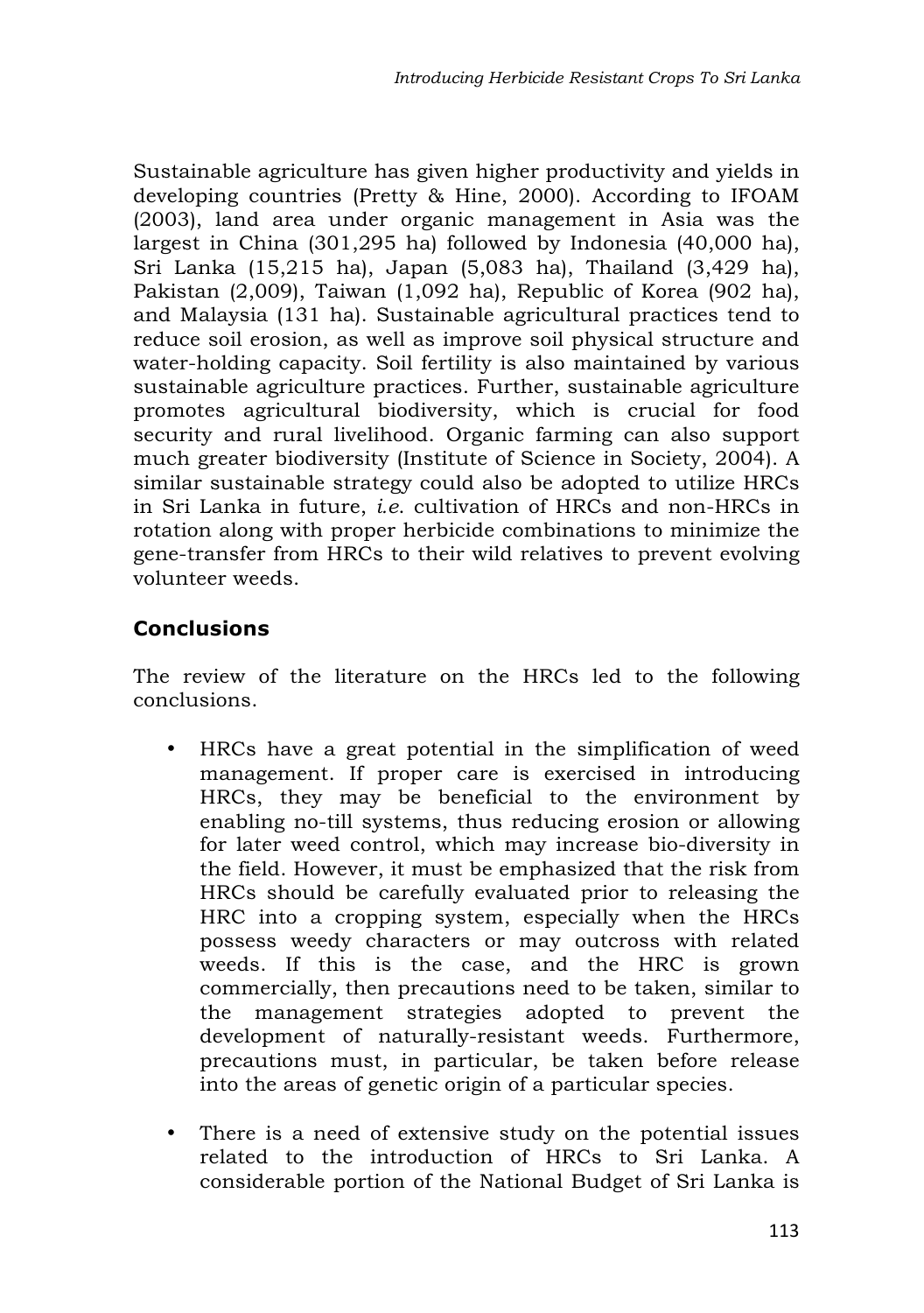devoted to the import of food to meet increasing consumer demands. Introduction of transgenic and other genetically modified crops and their impacts have become an important issue. The low-cost crop productivity and selling at the highest price would become another major concern. Therefore, there are many doubts about the benefit of such crops to farmers which are needed to be rectified.

• The country's higher biological diversity may have a higher risk of introducing alien genes through HRCs. This can lead to "bio-pollution" in Sri Lanka depleting native original genetic diversity and increase the number of HR weeds.

Sri Lanka has a limited national level institutional capacity and most of such institutions have limited financial resources and the scientific infrastructure which is required to produce the new crop cultivars using our own biotechnology programs. The capacity should be built to address the issues to assess the potential beneficial and adverse consequences of introduction of HRCs to Sri Lanka.

#### **References**

- Abeysekara, A. S. K., Nugaliyadda, L., Herath, H. M. S., Wickrame, U. B. & Iqbal, Y. B. (2010). Weedy Rice: a threat to direct seeded rice cultivation in Sri Lanka. Rice Congress 2010, PGRC, Gannoruwa, Pp 17-18.
- Anderson, T. (2001). Biotech soybean seed helps growers produce safe and profitable crops. American Soybean Association. Available online at http://www.monsanto.co.uk/news/ukshowlib.phtml? uid=5063, (accessed 15th May 2011).
- Annou, M., Thomsen, M., Wailes, E. & Garner, G. L. (2001). Implications of Rice Biotechnology on optimal rice crop rotation in the Mississippi River Delta Region. Paper presented at the Southern Agricultural Economics Association, Annual Meetings, Fort Worth, Texas, U.S.A. January 27 – 31.
- Ashfaq-Farooqui M, Rao, A. V., Jayasree, T. & Sadanandam A (1997). Induction of atrazine resistance and somatic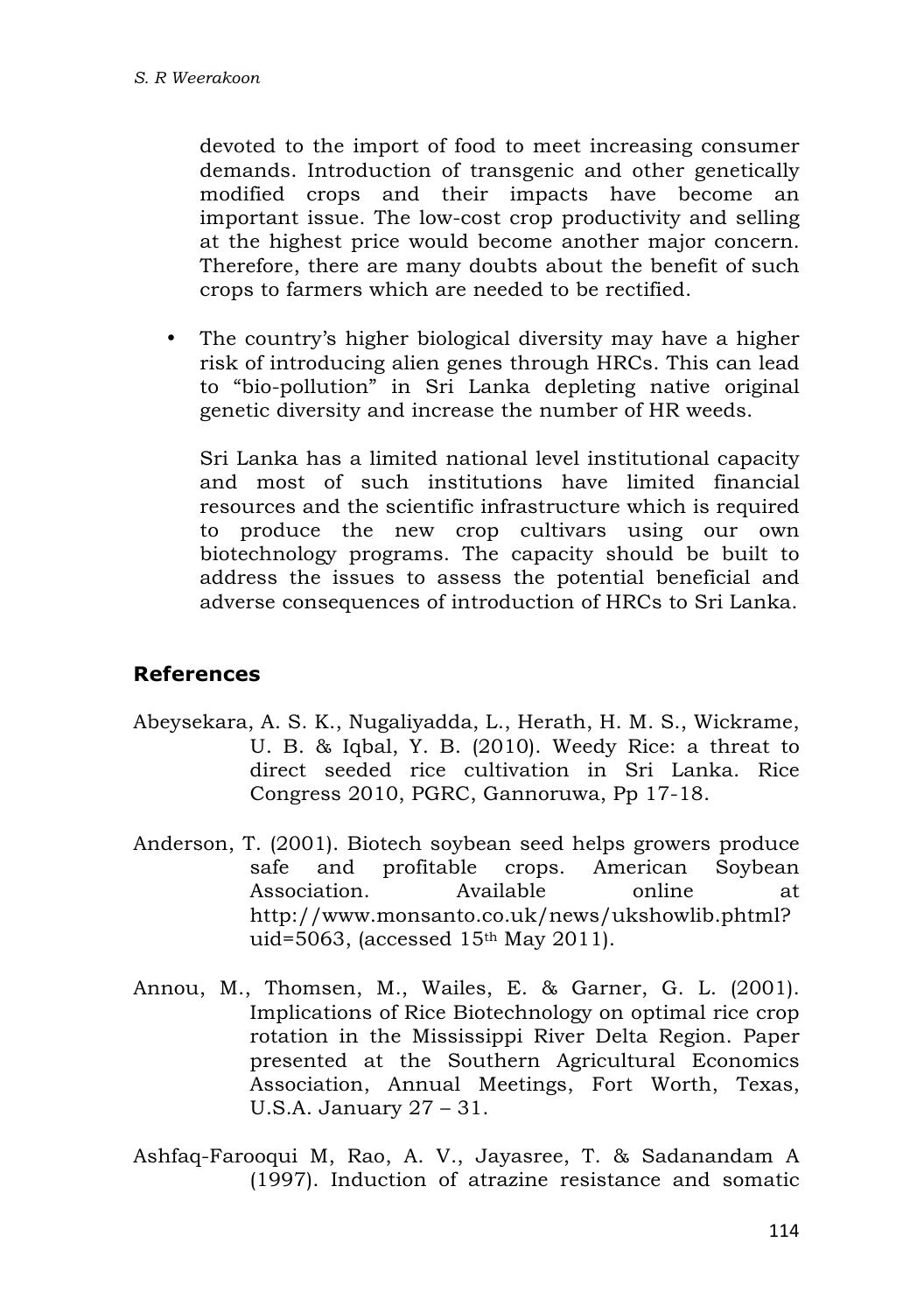embryogenesis in Solanum melongena. Theoretical and Applied Genetics 95: 702-705.

- Ahmad, I., Day, J. P., MacDonald, M. V. & Ingram, D. S. (1991). Haploid culture and UV Mutagenesis in rapid-cycling Brassica napus for the generation of resistance to chlorsulfuron and Altaernaria brassicola. Annals of Botany 67: 521-525.
- Beckie, H. J., Harker, K. N., Hall, L. M., Warwick, S. I., Légère, A., Sikkema, P. H., Clayton, G.W., Thomas, A. G. , Leeson, J.Y., Séguin-Swartz, G. & Simard, M.- J. (2006). A decade of herbicide-resistant crops in Canada. Canadian Journal of Plant Science. 1243- 1264.
- Benbrook C. M. 2001. Trouble times amid commercial success for Roundup Ready soybeans. AgBioTech InfoNet technical paper number 4. May 3, 2001, 6 Pp
- Bonny, S. (2009). Issues, impacts, and prospects of the first transgenic crops tolerant to a herbicide. Proceedings of International Association of Agricultural Economics Conference, Beijing, China, August 16-22, Pp. 1-13.
- Brookes G & Barfoot P (2007). Global impact of biotech crops: Socio-economic and environmental effects, 1996-2006. AgBioForum, 11: 21-38. Available on the World Wide Web at: www.agbioforum.org (accessed 10th April 2011).
- Caretto, S., Giadina, M. C., Nicolodi, C. & Mariotti, D. (1994). Chlorsulfuron resistance in Daucus carota cell lines and plants: Involvement of gene amplification. Theoretical and Applied Genetics 88: 520-524.
- Carpenter, J. E. & Gianessi, L.P. 2001. Agricultural biotechnology: Updated benefit estimates. Report from the National Center for Food and Agricultural Policy. Washington DC, 46.
- Department of Agriculture, Sri Lanka (2003). Available online at: http://www.knowledgebank.irri.org/regionalsites/srila nka. (accessed 15th May 2011).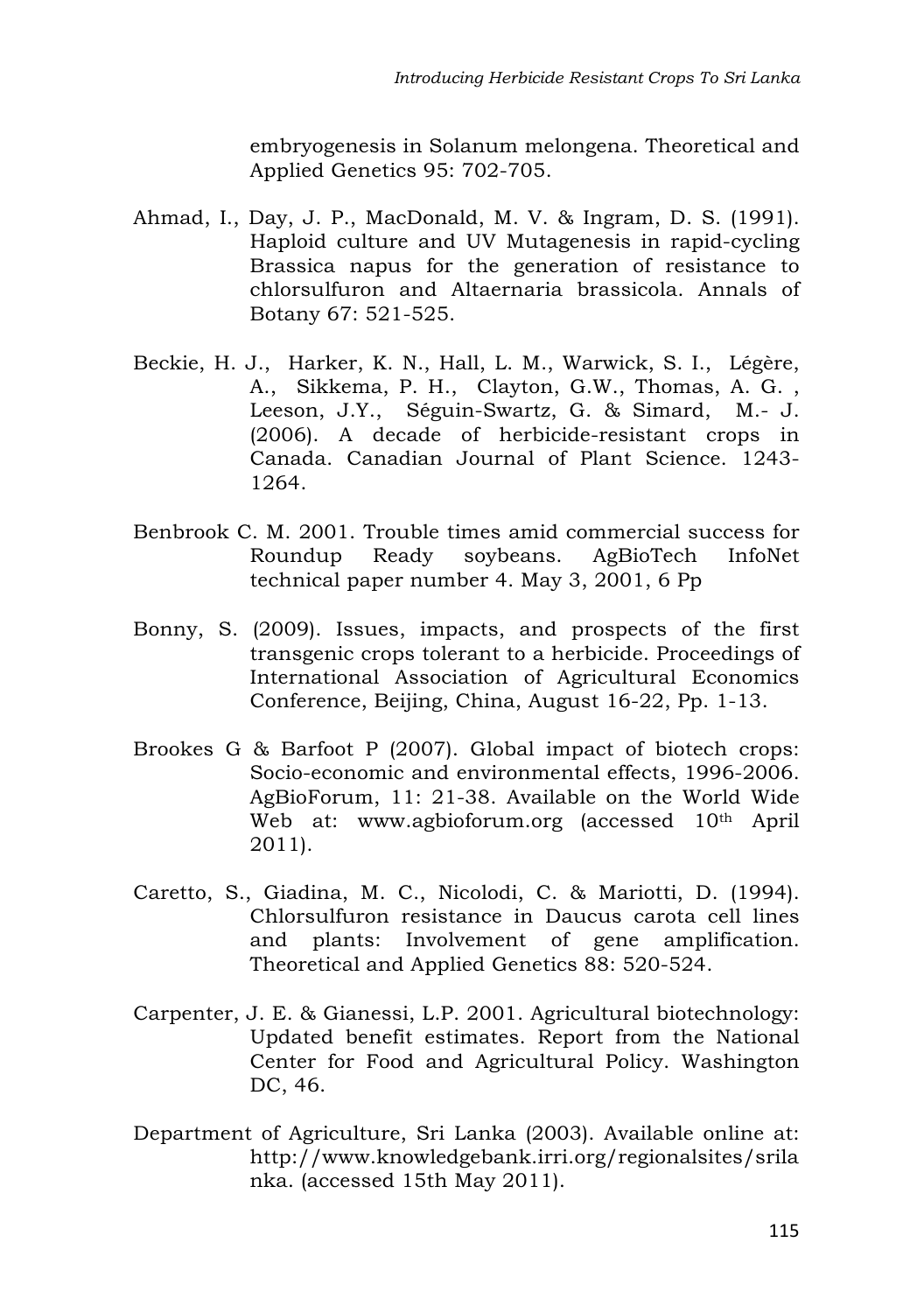- Devine, M. D. & Buth, J. L. (2001). Advantages of genetically modified canola: a Canadian perspective. Proceedings of Brighton Crop Prot Conf-Weeds, BCPC, Farnham, Surrey, UK, Pp. 367-372.
- Devine, M. D. (2005). Why are there not more herbicide-tolerant crops? Pest Management Science 61: 312-317.
- Duke, S. (1996). Herbicide resistant crops: Agricultural, Environmental, Economic, Regulatory and Technical Aspects. CRC Lewis Publishurs, Boco Raton.
- Duke, S. O., Scheffler, B. E., Dayan, F. E. & Dyer, W. E. (2002). Genetic engineering crops for improved weed management traits. Proceedings of ACS Symposium Series No. 829, American Chemical Society, Washington, DC, Pp. 52-66.
- Duke, S. O. (2003). Weeding with transgenes. Trends in Biotechnology 21: 192-195.
- Duke, S. O., Scheffler, B. E., Boyette, C. D., Lydon, J. & Olivia, A. (2003). Herbicides: Biotechnology for control of weeds. In: J. R. Plimmer, D. W. Gammon and N. N. Ragsdale, (Eds), Encyclopedia of agrochemicals (pp. 733-744), 2nd Edition; John Wiley & Sons, New York.
- Duke, S. O. (2005). Taking stock of herbicide-resistant crops ten years after introduction. Pest Management Science 61: 211-218.
- FAO. 2001. Draft of guidelines for assessment of ecological hazards of herbicide- and insect-resistant crops. Plant Protection Division, Rome. (In collaboration with Kathrine H. Madsen, Valverde, Bernal E. & Streibig, Jens C., of the Royal Veterinary and Agricultural University, Denmark). 18 Pp.
- Gealy, D. R & Dilday, R.H. 1997. Biology of red rice (Oryza sativa L.) accessions and their susceptibility to glufosinate and other herbicides. Weed Sci. Soc. Am. Abstr. 37: 34.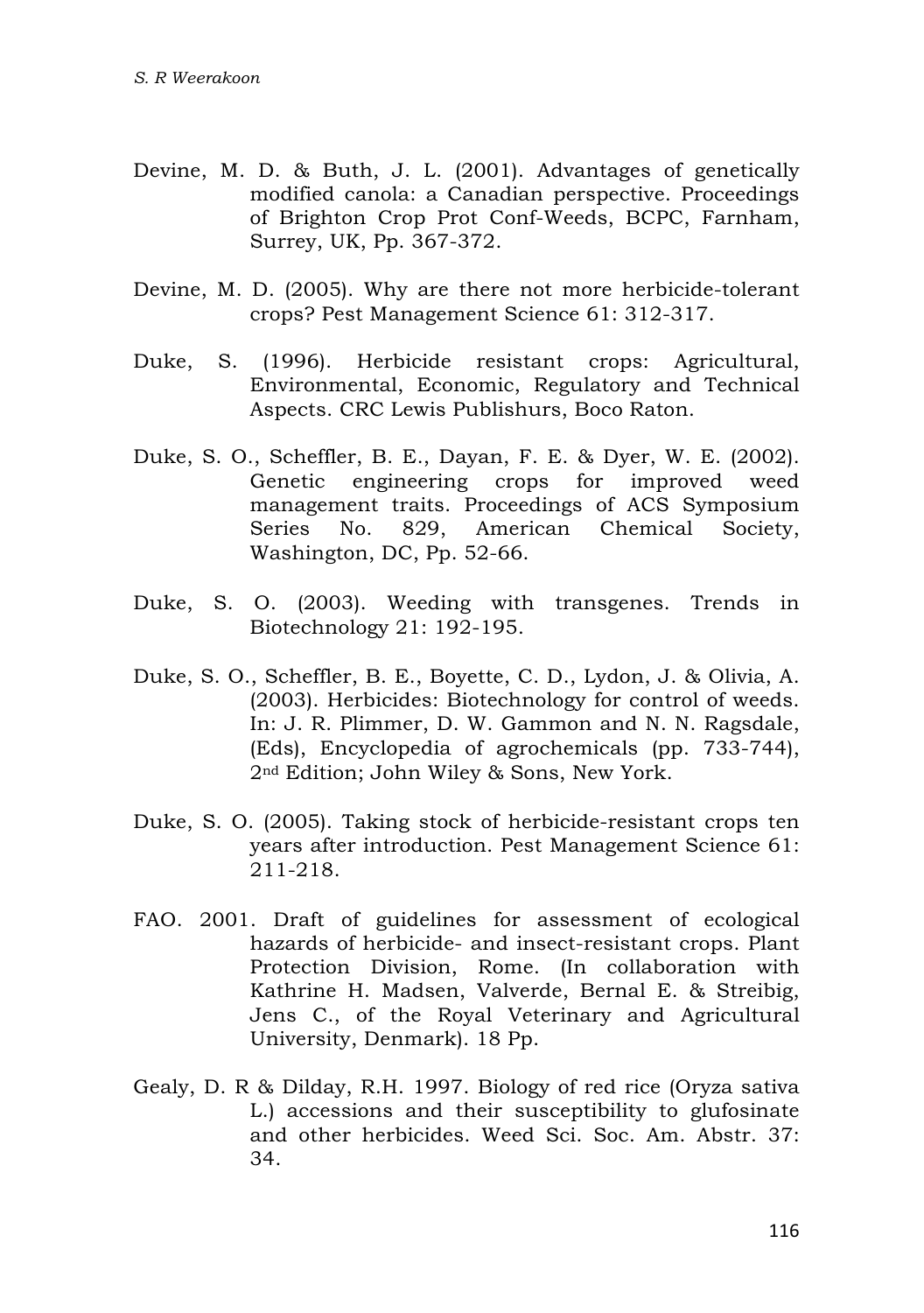- Gealy, D. R., Mitten, D. H. & Rutger, J. N. (2003). Gene flow between red rice (*Oryza sativa*) and herbicide-resistant rice (*O. sativa*): Implications for weed management. Weed Technology 17: 627-645.
- Green, J. M. & Owen M. D. K. 2011. Herbicide-Resistant Crops: Utilities and Limitations for Herbicide-Resistant Weed Management. Journal of Agric Food Chem. 59(11): 5819–5829.
- Hall, J. C., Donnelly-Vanderloo, M. J. & Hume, D. J. (1996). Triazine-resistant crops: the agronomic impact and physiological consequences of chloroplast mutation. In: S. O. Duke (Ed), Herbicide-resistant crops: agricultural, environmental, economic, regulator, and technical aspects (pp. 107-126), CRC Press, Boca Raton, FL.
- Hall, L., Topinka, K., Huffman, J., Davis, L. & Good, A. (2000). Pollen flow between herbicide-resistant Brassica napus is the cause of multiple-resistant *B. napus* volunteers. Weed Science 48: 688-694.
- Heap, I. M. (2007). International Survey of Herbicide Resistant Weeds. Weed Science Society of America. Available online at: http://www.weedscience.org/In.asp. (accessed 11th March 2011).
- IFOAM (2003): Organic and Like-Minded Movements in Africa. International Federation of Organic Agriculture Movements (IFOAM), Bonn, pp.102-108.
- Institute of Science in Society (2004). ISP to FAO: GM Crops not the Answer. ISIS Science Society Sustainability, ISP Press Release 27/05/2004.
- Jain, M., Bhatnagar, R. K. & Sarin, N. B. (1999). Isolation and biochemical diagnosis of cell lines of groundnut (*Arachis hypogaea* L.) selected on glyphosate. Pesticide. Science 55: 843-849.
- James, C. (2003). Preview: Global status of commercialized transgenic crops, ISAAA Briefs No.30.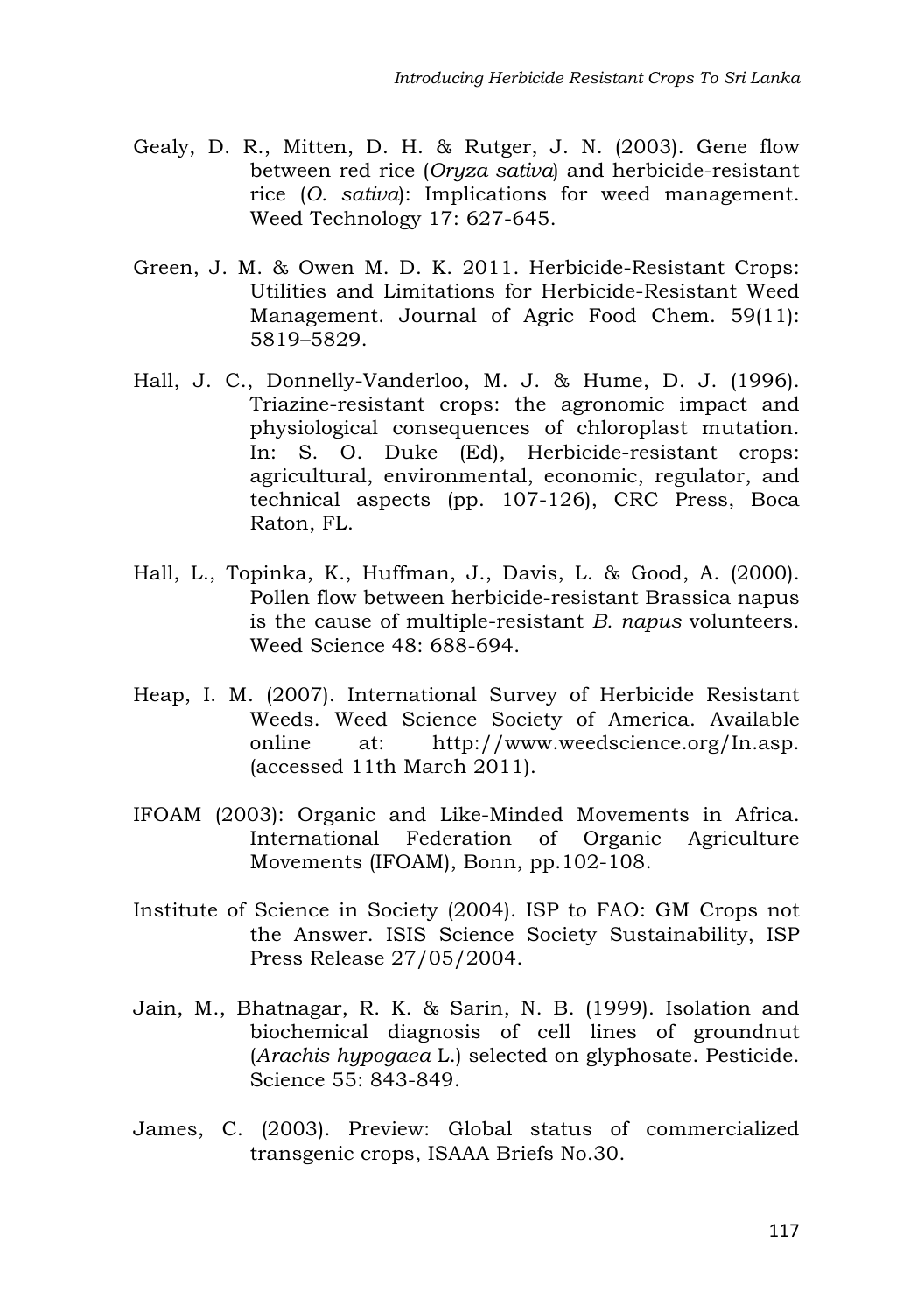- Kumar, V., Bellinder, R. R., Brainard, D. C., Malik, R. K. & Gupta, R. K. (2008). Risks of herbicide-resistant rice in India: A review. Crop Protection 27: 320-329.
- Madsen, K. H. & Jensen, J. E. (1998). Meeting and training on risk analysis of HRCs and exotic plants. Course material for the UN Food and Agricultural Organization (FAO) in Piracicaba, Brazil 19-22 May 1998.
- Madsen, K. H., Poulsen, G. S., Fredshavn, J. R., Jensen, J. E., Steen, P. & Streibig, J. C. 1998. A method to study competitive ability of hybrids between seabeet (*Beta vulgaris* ssp. maritima) and transgenic glyphosate tolerant sugarbeet (*Beta vulgaris* ssp. vulgaris). Acta Agriculturæ Scandinavica, Section B, Soil and Plant Science 48: 170-74.
- Madsen, K. H., Sandøe, P. & Lassen, J. 2002a. Genetically modified crops: A US farmer's versus an EU citizen's point of view. Acta Agriculturae Scandinavica (in press).
- Madsen, K. H., Valverde, B. E. & Jensen, J. E. 2002b. Risk assessment of herbicide resistant crops: A Latin American perspective using rice (*Oryza sativa*) as a model. Weed Tech. 16 (1), 215-223.
- Marambe, B. (2009). Weedy rice: Evolution, Threats and Management. Tropical Agriculturist, 157: 43-64.
- McCabe P. F, Cselpo A, Timmons, A. M. & Dix, P. J. (1990). Selection of chloroplast mutants. In: J. W. Pollard and J. M. Walker (Eds), Methods in Molecular Biology (pp. 467-675), The Humana Press, Totowa NJ.
- Motavalli, P. P., Kremer, R. J., Fang, M. & Means, N. E. (2004). Impact of genetically modified crops and their management on soil microbially mediated plant nutrient transformetions. Journal of Environment Quality 33: 816-824.
- Mulwa, R. M. S. & Mwanza, L. M. (2006). Biotechnology approaches to developing herbicide tolerance/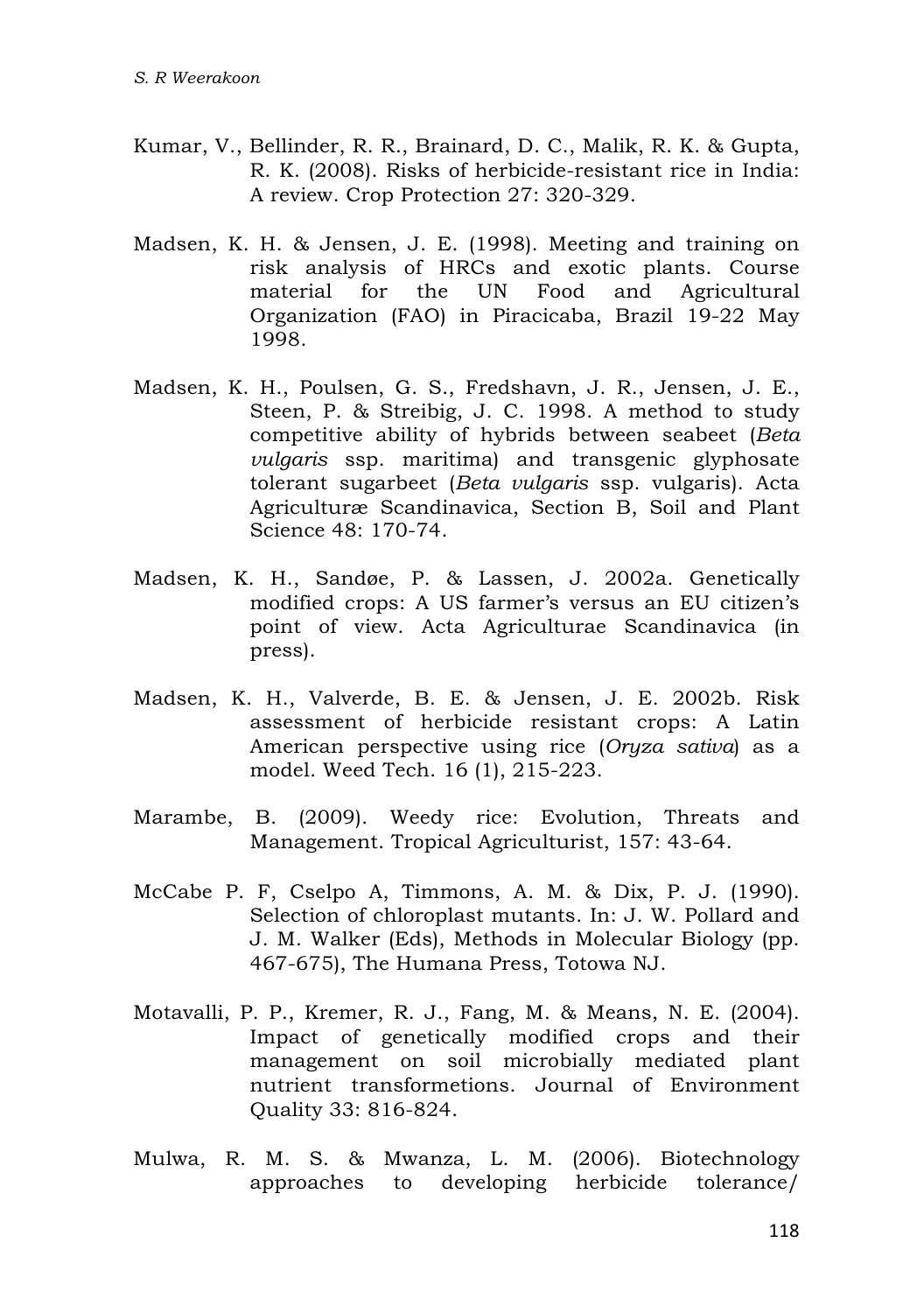selectivity in crops. African Journal of Biotechnology 5: 396-404.

- Murata, M., Ryu, J. H., Caretto, S., Rao, D., Song, H. S. & Widholm, J. M. (1998). Stability and culture limitations of gene amplification in glyphosate resistant carrot cell lines. Journal of Plant Physiology 152: 112-117.
- National Bio-safety Framework of Sri Lanka (2005). Ministry of Environment and Natural Resources, Colombo, Sri Lanka. Pp. 1-68.
- Ntanos, D. A., S. D. Koutroubas, & C. Mavrotas (2000). Barnyardgrass (*Echinochloa crus-galli*) control in waterseeded rice (*Oryza sativa*) with cyhalofop. Weed Technology 14:383–388.
- Olofdotter, M., Valverde, B.E. & Madsen, K.H. 2000. Herbicide resistant rice (*Oryza sativa* L.) in a global perspective: Implications for weed management. Annals of Applied Biology 137, 279-295.
- Padgette, S. R., Re, D. B., Barry, G. F., Eichholtz, D. E., Delannay, X., Fuchs, R. L., Kishore, G. M. & Fraley, R. T. (1996). New weed control opportunities: development of soybeans with a Roundup Ready gene. In: S. O. Duke (Ed), Herbicide-resistant crops: agricultural, environmental, economic, regulator, and technical aspects (pp. 53-84), CRC Press, Boca Raton, FL.
- Pretty, J. N. and Hine, R. (2000). The promising spread of sustainable agriculture in Asia. Natural Resources Forum 24: 107-126
- Raney, T. (2006). Economic impact of transgenic crops in developing countries. Current Opinion in Biotechnology 17(2): 1-5.
- Reddy, K. N., Duke, S. O. & Rimando, A. M. (2004). Aminomethylphosphonic acid, a metabolite of glyphosate, causes injury in glyphosate-treated, glyphosate-resistant soybean. Journal of Agricultural and Food Chemistry 52: 5139-5143.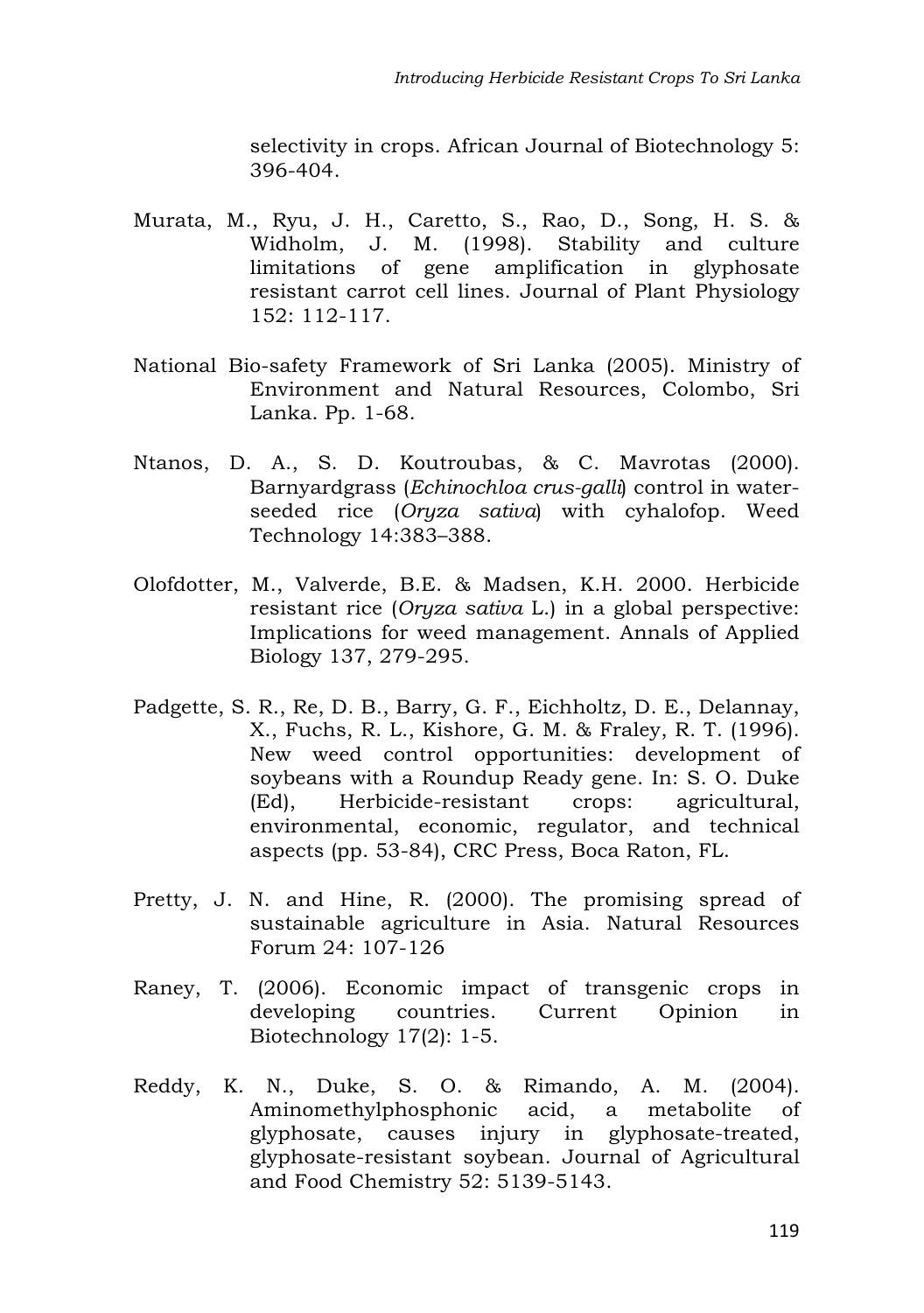- Reiger, M. A., Potter, T. C., Preston, C. & Poeles, S. B. (2001). Hybridization between Brassica napus L. and Raphanus raphanistrum L. under agronomic field conditions. Theoretical and Applied Genetics 103: 555- 560.
- Sandhu, S. S, Bastos C. R, Azini L. E & Neto A. T, Colombo C ( 2002). RAPD analysis of herbicide-resistant Brazilian rice lines produced via Mutagenesis. Genetics and Molecular Research 1: 359-370.
- Senior, I. J. & Bavage, A. D. (2003). Comparison of genetically modified and conventially derived herbicide tolerance in oilseed rape: A case study. Euphytica 132: 217-226.
- Shaner, D.I. (2000). The impact of glyphosate-tolarant crops on the use of other herbicide sand on resistance management. Pest Management Science 56: 320-326.
- Si, P., Buirchell, B. & Sweetingham, M. (2009). Improved metrabuzin tolerance in narrow-leafed lupin (*Lupinus angustifolius* L.) by induced mutation and field selection. Field Crops Research 113: 282-286.
- Song, X., Liu, L. Wang, Z. & Qiang, S. (2009). Potential gene flow from transgenic rice (Oryza sativa L.) to different weedy rice (*Oryza sativa* f. *spontanea*) accessions based on reproductive compatibility. Pest Management Science 65: 862-869.
- Somers D. A. (1996). Aryloxyphenoxypropionate- and cyclohexanedione-resistant crops. Herbicide-Resistant Crops: Agricultural, Environmental, Economic, Regulatory, and Technical Aspects; Duke S. O., editor. , Ed.; CRC Press and Lewis: Boca Raton, FL, pp 175188.
- Stalker, D. M., Kiser, J. A., Baldwin, G., Coulombe, B. & Houck, C. M. (1996). Cotton weed control using the BXN system. In: S. O. Dule (Ed), Herbicide-resistant crops: agricultural, environmental, economic, regulator, and technical aspects (pp. 93-105), CRC Press, Boca Raton, FL.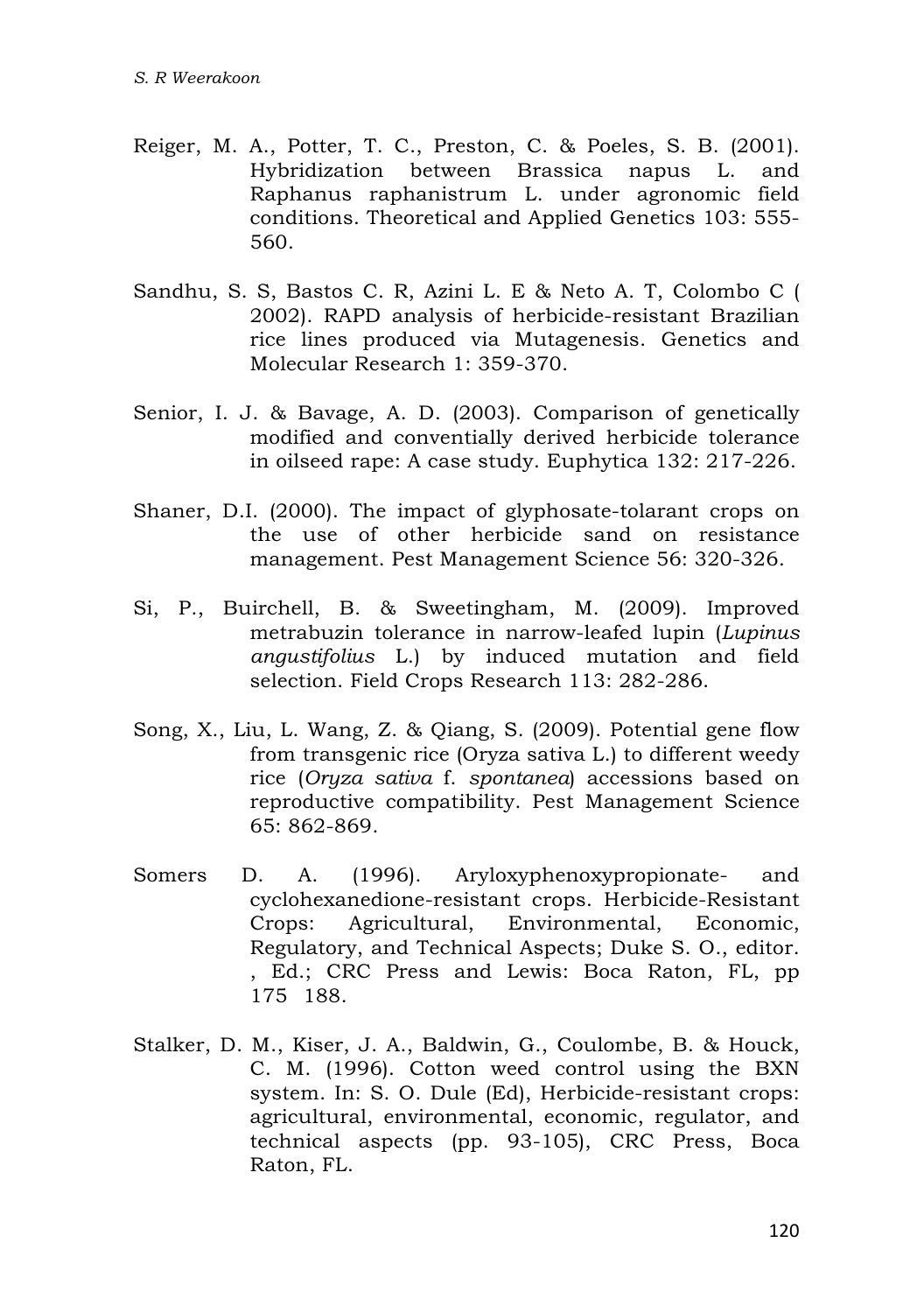- Swanton, C. J., Shrestha, A., Chandler, K. & Deen, W. 2000. An economic assessment of weed control strategies in notill glyphosate-resistant soybean (*Glycine max*). Weed Tech. 14: 755-763.
- Tan, S., Evans, R. R., Dahmer, M. L., Singh, B. K. & Shaner, D. L. (2005). Imidazoline-tolerant crops: history, current status and future. Pest Management Science 61: 246- 257.
- Thomas, B. R. & Pratt, D. (1982). Isolation of paraquat-tolerant mutants from tomato cell cultures. Theoretical and Applied Genetics 63: 169-176.
- Tsaftaris A (1996). The development of herbicide-tolerant transgenic crops. Field Crops Research 45: 115-123.
- Toldi, O., Toth, S., Oreifig, A. S., Kiss, E., & Jenes, B. (2000). Production of phosphinothricin-tolerant rice (Oryza sativa L.) through the application of phosphinothricin as a growth regulator. Plant Cell Reports 19: 1226- 1231.
- Tuinstra M. R. (2008). Al-Khatib K.Acetolactate synthase herbicide resistant sorghum; U. S. Patent Appl. 2008/0216187 A1,
- Venkataiah, P., Christopher, T. & Karampuri, S. (2005). Selection of atrazineresistant plants by in vitro Mutagenesis in pepper (*Capsicum annuum*). Plant Cell, Tissue and Organ Culture 83: 75-82.
- Warabi, E., Usui, K., Tanaka, Y. & Matsumoto, H. (2001). Resistance of a soybean cell line to oxyfluorfen by overproduction of mitochondrial protoporphyrinogen oxidase. Pesticide Management Science 57: 743-748.
- Wilcut, J. W., Coble, H. D., York, A. C & Monks, D. W. 1996. The niche for herbicide-resistant crops in U.S. agriculture. In Duke, S.O., ed., Herbicide-resistant crops, agricultural, environmental, economic, regulatory, and technical aspects. CRC Press Inc., Boca Raton, Florida, USA. pp. 213-230.